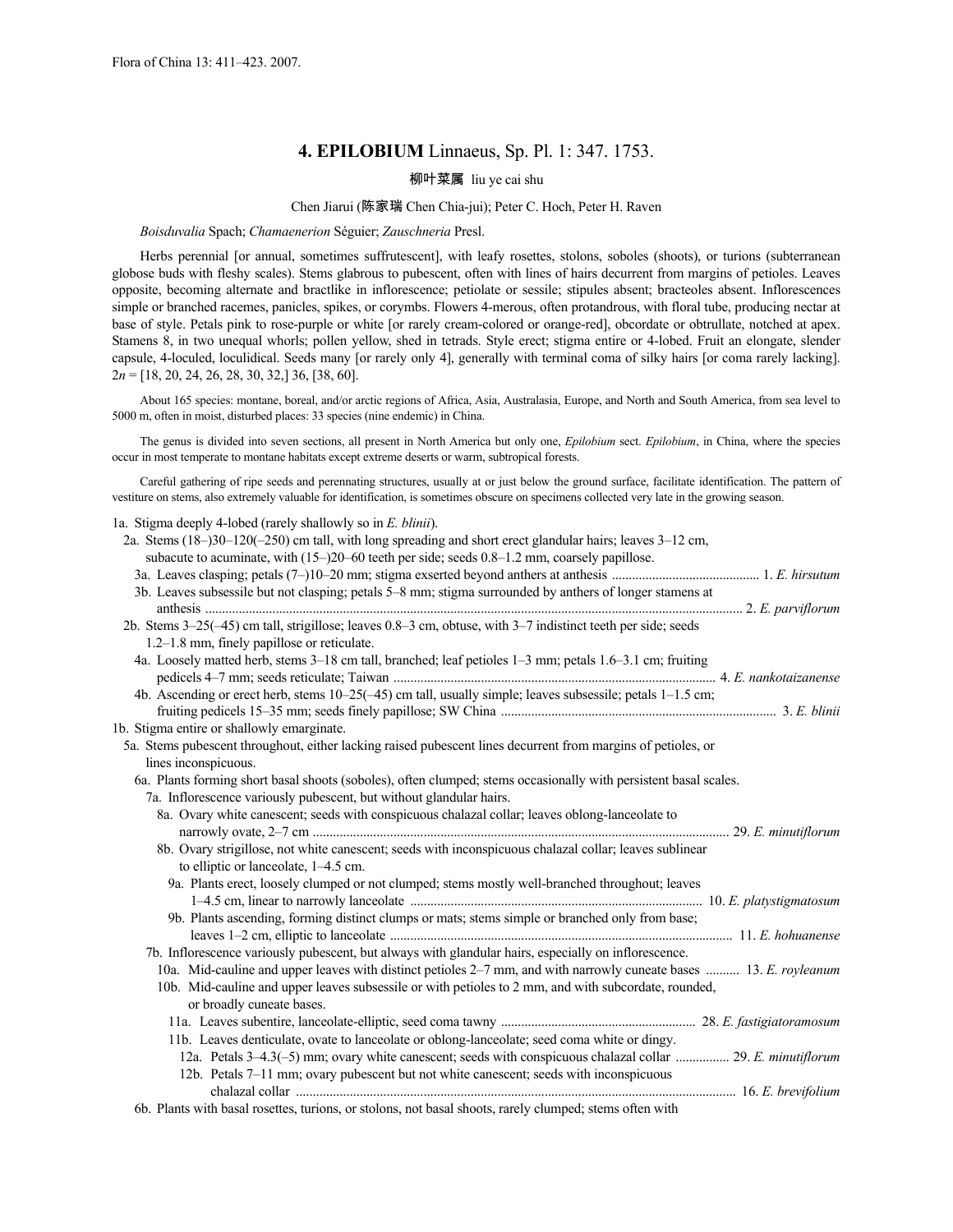persistent basal scales.

| persistent ousur searcs.                                                                                          |
|-------------------------------------------------------------------------------------------------------------------|
| 13a. Plants throughout densely appressed tomentose; plants with leafy rosettes; petals 8-16 mm  15. E. pannosum   |
| 13b. Plants strigillose, villous, and/or glandular pubescent, but not tomentose; plants forming stolons or        |
| turions, not leafy rosettes; petals $4-8$ mm (except to 15 mm in E. kermodei).                                    |
| 14a. Plants forming fleshy turions, leaving dense leathery basal scales; fruiting pedicels 5-10 mm;               |
|                                                                                                                   |
| 14b. Plants forming stolons, usually with few or no basal scales; fruiting pedicels 7–50 mm; plants               |
| 25-120 cm tall (except E. palustre, (5-)15-70 cm tall); widespread, but not in Taiwan.                            |
| 15a. Plants forming thick, ropelike stolons with fleshy terminal buds; capsules 7-11 cm; seeds                    |
|                                                                                                                   |
|                                                                                                                   |
| 15b. Plants forming filiform, threadlike stolons, sometimes with terminal buds; capsules 3–9 cm;                  |
| seeds $1.3 - 2.2$ mm.                                                                                             |
| 16a. Leaves sublinear to narrowly lanceolate, subentire to obscurely denticulate; stolons with fleshy             |
|                                                                                                                   |
| 16b. Leaves ovate or broadly oblong to lanceolate, sharply serrulate; stolons without terminal                    |
|                                                                                                                   |
| 5b. Stems subglabrous below inflorescence except for 2 or 4 raised strigillose lines decurrent from margins       |
| of petiole.                                                                                                       |
| 17a. Inflorescence glabrous or rarely with scattered hairs on ovary and sepals.                                   |
| 18a. Plants low, mat-forming; stems 3-20 cm tall; leaves 0.8-2.5 cm; petals 2.5-6.5 mm; capsules                  |
|                                                                                                                   |
|                                                                                                                   |
| 18b. Plants erect, clumped; stems (5-)10-25(-60) cm tall; leaves (0.8-)1.5-7.5 cm; petals 7-14 mm;                |
|                                                                                                                   |
| 17b. Inflorescence moderately to densely pubescent.                                                               |
| 19a. Inflorescence strigillose and/or villous, but lacking short, erect glandular hairs.                          |
| 20a. Leaves subsessile (lower ones often with petioles to 2 mm).                                                  |
|                                                                                                                   |
| 21b. Stems 7-25 cm tall, ascending; leaves 1-2.5 cm; seeds reticulate.                                            |
| 22a. Leaves 1.1-1.6 cm; capsules 3.5-4 cm, pedicels 6-7 mm; seeds 0.8-0.9 mm; SW China  31. E. clarkeanum         |
|                                                                                                                   |
|                                                                                                                   |
| 20b. Leaves with distinct petioles 2-11 mm.                                                                       |
| 23a. Leaves narrowly spatulate to rarely broader, with prominent pale abaxial midvein, often crowded              |
|                                                                                                                   |
| 23b. Leaves sublinear to narrowly ovate, without pale midvein, always opposite below inflorescence;               |
| petioles $2-7(-10)$ mm; fruiting pedicels 0.5-3 cm.                                                               |
| 24a. Leaves narrowly lanceolate to sublinear; petioles 3-7(-10) mm; seeds 0.8-1 mm, papillose  7. E. cylindricum  |
| 24b. Leaves lanceolate to narrowly ovate; petioles 2–5 mm; seeds 1–1.3 mm, reticulate or papillose.               |
| 25a. Plants well-branched, not much clumped; petals 5-8 mm; stigma capitate to broadly clavate;                   |
|                                                                                                                   |
| 25b. Plants mostly simple, forming clumps; petals 5.5–6.5 mm; stigma clavate or rarely                            |
|                                                                                                                   |
|                                                                                                                   |
| 19b. Inflorescence variously pubescent, always with some short, erect glandular hairs.                            |
| 26a. Plants forming fleshy turions at or below ground level; stem bases with thick, brown, leathery scales.       |
| 27a. Leaves elliptic or oblong to elliptic-lanceolate, with mostly cuneate bases and distinct petioles            |
| $(1-)2-15$ mm.                                                                                                    |
| 28a. Petioles 3-10(-15) mm; stigma broadly clavate to subcapitate; seeds $1-1.2 \times 0.45-0.55$ mm,             |
|                                                                                                                   |
| 28b. Petioles 1–4(-6) mm; stigma capitate; seeds 1.1–1.4 × 0.3–0.45 mm, narrowly obovoid; SW China  26. E. fangii |
| 27b. Leaves ovate to lanceolate, with $\pm$ rounded bases and obscure petioles to 3 mm (except in E. laxum        |
| with petioles 2–8 mm on lower leaves).                                                                            |
|                                                                                                                   |
|                                                                                                                   |
| 29b. Petals 5.5–16 mm; stigma capitate or nearly so; seeds 1.1–1.5 mm.                                            |
| 30a. Leaves $2-7 \times 1.2-2.6$ cm, ovate to narrowly ovate, crowded, usually longer than internodes;            |
|                                                                                                                   |
| 30b. Leaves $1.5-5.5 \times 0.5-1.5$ cm, narrowly ovate to lanceolate, not crowded, usually shorter               |
|                                                                                                                   |
| 26b. Plants forming soboles, stolons, or rosettes, but not fleshy turions; stem bases with rather loose,          |
|                                                                                                                   |

± herbaceous scales, or scales absent.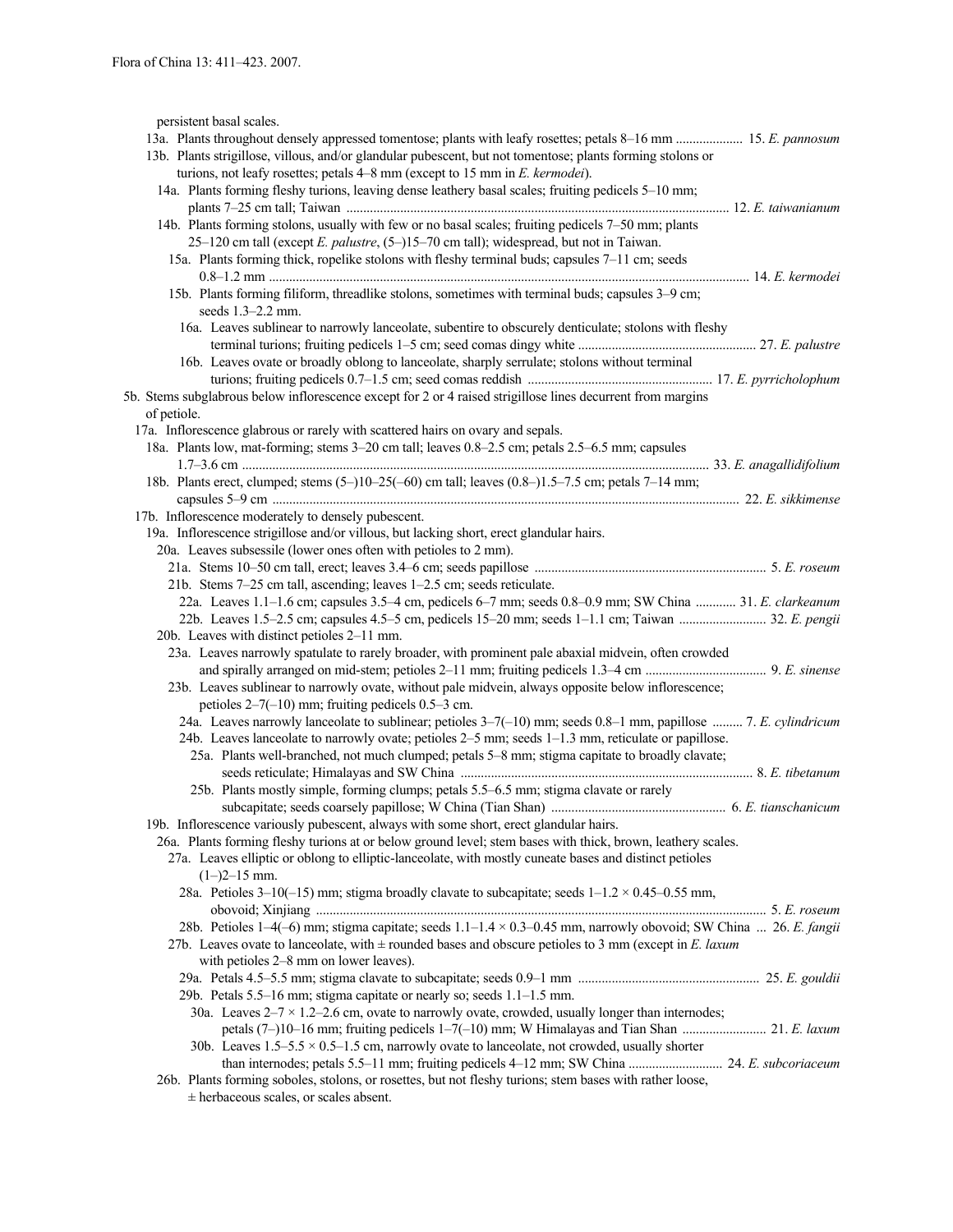| 31a. Plants forming leafy rosettes; seed surface with conspicuous longitudinal ridges of flattened                                               |  |
|--------------------------------------------------------------------------------------------------------------------------------------------------|--|
|                                                                                                                                                  |  |
| 31b. Plants forming soboles or stolons; seed surface papillose or reticulate, without longitudinal ridges.                                       |  |
| 32a. Stems ascending, forming clumps or mats; leaves subentire to scarcely denticulate; capsules                                                 |  |
|                                                                                                                                                  |  |
| 32b. Stems mostly erect, loosely or not clumped; leaves denticulate or serrulate; capsules                                                       |  |
| $(1.5-)3.5-11$ cm; pedicels 0.3-2.5 cm; seeds papillose.                                                                                         |  |
| 33a. Plants forming thick ropelike stolons 1-12 cm with fleshy terminal bud; robust stems                                                        |  |
|                                                                                                                                                  |  |
| 33b. Plants forming soboles, not stolons; stems 4–80(-150) cm, mostly less than 50 cm; capsules<br>1.5–7.5 cm (rarely to 9 cm in E. sikkimense). |  |
| 34a. Stem bases with crowded brown scales; stems 5–25(–60) cm tall.                                                                              |  |
| 35a. Stems mostly erect; leaves (0.8–)1.5–7.5 cm; petals 7–14 mm; capsules 5–9 cm; pedicels                                                      |  |
| 35b. Stems mostly ascending; leaves 0.7-2.2 cm; petals 5-6.5 mm; capsules 3.5-5(-6) cm;                                                          |  |
|                                                                                                                                                  |  |
| 34b. Stem bases without scales; stems (10-)20-150 cm tall, mostly more than 25 cm tall                                                           |  |
| (except <i>E. kingdonii</i> , with stems 8–25 cm tall).                                                                                          |  |
| 36a. Plants 8–25 cm tall, ascending; floral tube with sparse, even pubescence; seeds 1.4–1.6 mm,                                                 |  |
| 36b. Plants (10-)20-150 cm tall, erect; floral tube usually with tufts of hairs on costae and at                                                 |  |
| insertion of sepals at mouth of floral tube; seeds 0.8–1 mm, coarsely papillose.                                                                 |  |
| 37a. Stems 15–80 cm tall, somewhat 4-angled, with (2 or)4 raised strigillose lines on                                                            |  |
| internodes; leaves oblong, oblong-ovate, or elliptic, apex obtuse or rarely acute;                                                               |  |
|                                                                                                                                                  |  |
| 37b. Stems (10-)20-150 cm tall, subterete, with 2 raised strigillose lines on internodes;                                                        |  |
| leaves ovate to oblong-lanceolate, apex acute or acuminate; petals 4.5–8 mm; fruiting                                                            |  |
|                                                                                                                                                  |  |
|                                                                                                                                                  |  |

**1. Epilobium hirsutum** Linnaeus, Sp. Pl. 1: 347. 1753.

#### 柳叶菜 liu ye cai

*Chamaenerion hirsutum* (Linnaeus) Scopoli; *Epilobium hirsutum* var. *laetum* Wallich ex C. B. Clarke; *E. hirsutum* var. *sericeum* Bentham ex C. B. Clarke; *E. hirsutum* var. *tomentosum* (Ventenat) Boissier; *E. hirsutum* var. *villosum* (Thunberg) H. Hara; *E. tomentosum* Ventenat; *E. velutinum* Nevski (1937), nom. illeg. superfl., not H. Léveillé (1916); *E. villosum*  Thunberg.

Herbs robust, perennial, sometimes woody near base with long, thick, ropelike hypogeal stolons often terminating in a rosette of leaves. Stems 25–120(–250) cm tall, much branched in upper half, densely villous pubescent, with short glandular hairs especially on inflorescence, rarely sparsely pubescent, or rarely densely white tomentose. Leaves sessile and clasping stem; cauline blade lanceolate-elliptic to narrowly obovate or elliptic, rarely very narrowly lanceolate,  $4-12(-23) \times 0.3-4(-5)$  cm, both surfaces villous, very rarely glabrescent, base subcuneate and clasping, margin serrulate with 20–50 teeth per side, apex acute to acuminate. Inflorescence and flowers erect. Sepals 6–12 mm, often keeled. Petals bright pink to dark purple, 8–20 mm. Stigma deeply 4-lobed. Capsules 2.5–9 cm, pubescent or rarely glabrescent; pedicels 0.5–2 cm. Seeds dark brown, 0.8–1.2 mm, coarsely papillose, with inconspicuous chalazal collar; coma tawny or dull white, detaching easily. Fl. Jun–Aug, fr. Jul–Sep.  $2n = 36$ .

Wet places near streams, ditches, marshes, gravel or sandy beds of rivers, roadsides; (200–)500–2000 m in N China, (100–)500– 2800(–3500) m in SW China. Anhui, Gansu, Guangdong, Guizhou, Hebei, Henan, Hubei, Hunan, Jiangsu, Jiangxi, Jilin, Liaoning, Nei Mongol, Ningxia, Shaanxi, Shandong, Shanxi, Sichuan, Xinjiang, Xizang, Yunnan, Zhejiang [Afghanistan, India, Japan, Korea, Mongolia, Nepal, Pakistan, Russia; widespread in Africa, SW Asia, Europe, and naturalized in North America].

This is an extremely widespread and variable species that spreads aggressively by vegetative growth in wet habitats.

Populations from Xinjiang tend to have strikingly tomentose pubescence, unlike plants from other regions, but the pattern of variability for entire species obscures these differences, so no subdivision is recognized.

**2.Epilobium parviflorum** Schreber,Spicil.Fl. Lips. 146. 1771.

#### 小花柳叶菜 xiao hua liu ye cai

*Epilobium parviflorum* var. *vestitum* Bentham ex C. B. Clarke.

Herbs robust, perennial, with short-stalked leafy basal rosettes. Stems 18-100(-160) cm tall, well-branched above, densely gray villous on lower part, mixed above with short glandular hairs, often with raised lines decurrent from margins of petioles. Leaves subsessile or lower ones with petioles 1–3 mm; cauline blade lanceolate-elliptic to narrowly lanceolate or oblong-lanceolate,  $3-12 \times 0.5-2.5$  cm, both surfaces villous, base usually rounded, margin denticulate with 15–60 teeth per side, apex subacute.Inflorescence and flowers erect.Sepals 2.5–6 mm, keeled. Petals bright pink to dark purple, 4–8.5 mm. Stigma deeply 4 lobed. Capsules 3–7 cm, pubescent or rarely glabrescent; pedicels 0.5–1.8 cm. Seeds dark brown, 0.8–1.1 mm, coarsely papil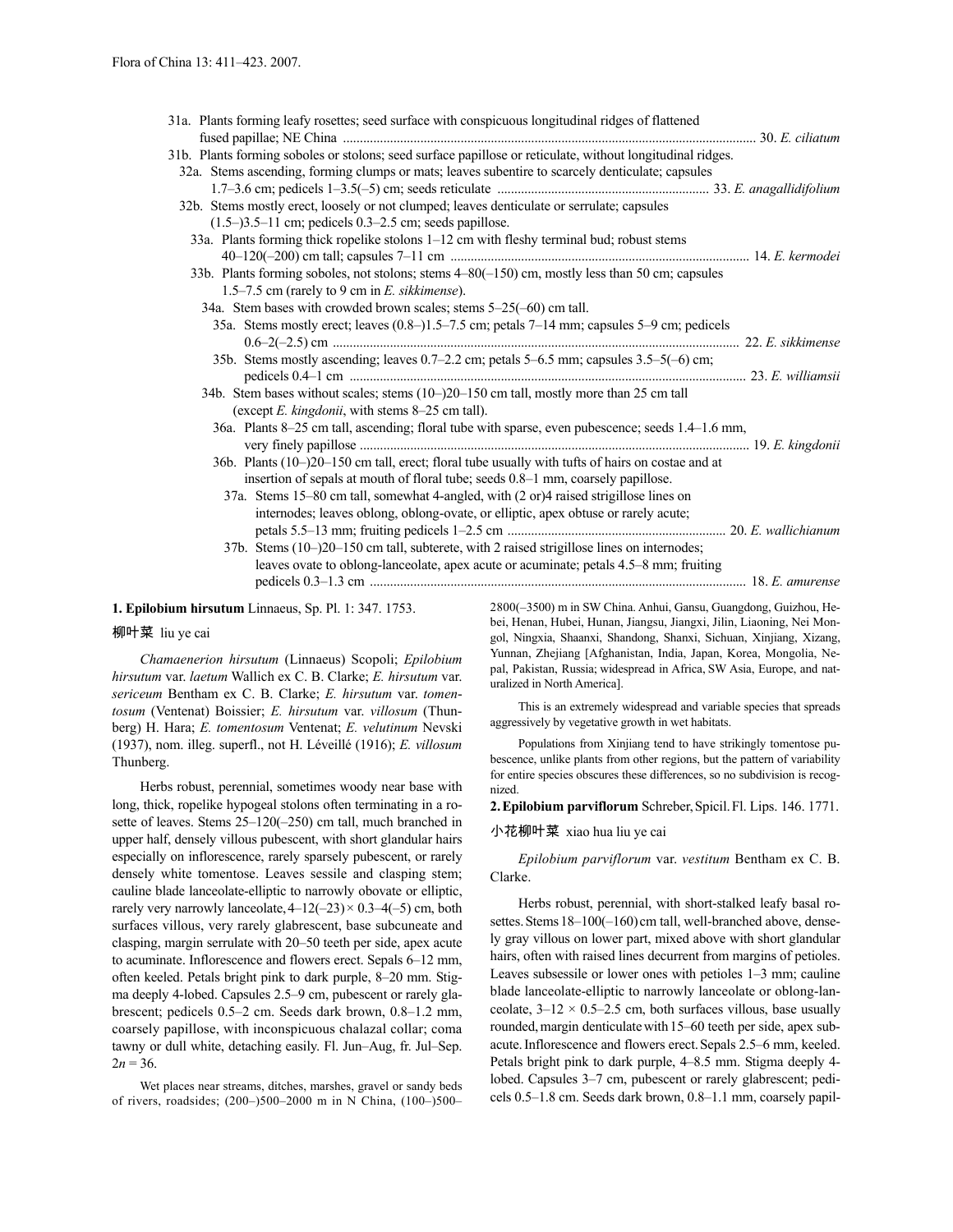lose, with inconspicuous chalazal collar; coma tawny or dull white, detaching easily. Fl. Jun–Sep, fr. Jul–Oct.  $2n = 36$ .

Usually in disturbed wet places near streams, bogs, and rivers, open waste slopes and meadows in mountains; (300–)500–1800(–2500) m. Gansu, Guizhou, Hebei, Henan, Hubei, Hunan, Nei Mongol, Shaanxi, Shandong, Shanxi, Sichuan, Xinjiang, Yunnan [Afghanistan, India, Japan, Korea, Nepal, Pakistan, Russia; Africa, SW Asia, naturalized in New Zealand, North America].

**3. Epilobium blinii** H. Léveillé, Repert. Spec. Nov. Regni Veg. 7: 338. 1909.

#### 长柱柳叶菜 chang zhu liu ye cai

#### *Epilobium forrestii* Diels.

Herbs perennial, with short-stalked leafy basal rosettes. Stems 10–45 cm tall, simple or with few branches, strigillose throughout, mixed with glandular hairs on inflorescence or rarely subglabrous, with raised strigillose lines decurrent from margins of petioles. Leaves subsessile or lower ones with petioles 1–5 mm; cauline blade narrowly elliptic to lanceolate-elliptic,  $1-3 \times 0.4-0.9$  cm, both surfaces sparsely strigillose, base subcuneate to rarely rounded, margin remotely denticulate with 3– 7 teeth per side, apex obtuse. Inflorescence suberect or nodding; flowers erect. Sepals 5–7.5 mm. Petals pink to rose-purple, 1– 1.5 cm. Stigma deeply to shallowly 4-lobed. Capsules 3–5.5 cm,strigillose,sometimes glandular; pedicels 1.5–3.5 cm. Seeds brown, 1.2–1.5 mm, minutely papillose, with short chalazal collar; coma tawny, detaching easily. Fl. Apr–Aug(–Sep), fr. May– Aug(-Oct).  $2n = 36^*$ .

• Uncommon in permanently wet places, including sphagnum bogs; 1500–2700(–3300) m. Sichuan, Yunnan.

This highly distinctive, Chinese endemic species is quite rare and possibly endangered due to habitat loss.

**4. Epilobium nankotaizanense** Yamamoto, Icon. Pl. Formosan., Suppl. 2: 29. 1926.

#### 南湖柳叶菜 nan hu liu ye cai

Herbs perennial, loosely matted with wiry spreading roots and fleshy soboles that creep and root at nodes, with dense basal scales. Stems 3–18 cm tall, usually branched above, strigillose throughout, mixed with glandular hairs on inflorescence. Leaves crowded on upper stems, leathery, rather fleshy; petiole 1–3 mm; cauline blade broadly elliptic to obovate or ovate, rarely to suborbicular,  $0.8-2.1 \times 0.5-1.2$  cm, sparsely strigillose on margin and veins, otherwise glabrous, base attenuate or rarely subtruncate, margin weakly denticulate with 3–7 teeth per side, apex obtuse.Inflorescence ascending; flowers slightly nodding in bud. Sepals 1.1–1.7 cm. Petals rose-purple, 1.6–3.3 cm. Stigma subglobose, shallowly 4-lobed. Capsules 2–4.5 cm, sparsely strigillose and glandular; pedicels 0.4–0.7 cm. Seeds brown, 1.6–1.8 mm, finely reticulate, with short chalazal collar; coma tawny, persistent. Fl. Jul–Aug, fr. Aug–Sep. 2*n* = 36\*.

● Local on moist open scree slopes in high mountains; 2600–3800 m. Taiwan.

**5. Epilobium roseum** Schreber, Spicil. Fl. Lips. 147. 1771.

#### 长柄柳叶菜 chang bing liu ye cai

Herbs erect, perennial, with fleshy elongated turions that leave leathery, obovate scales, rarely forming thin stolons. Stems 10–50 cm tall, simple or branched, strigillose usually mixed with glandular hairs throughout upper stem, glabrescent below, with 2 or 4 raised strigillose lines decurrent from margins of petioles. Leaves subsessile or petioles  $2-10(-15)$  mm; cauline blade elliptic to oblong or lanceolate to narrowly ovate,  $2.2-6 \times 0.8-2.5$ cm, subglabrous with strigillose margin and veins adaxially, base cuneate to rounded or subcordate, margin denticulate with 9–45 teeth per side, apex subobtuse to acute. Inflorescence and flowers erect. Sepals 3.5–5 mm. Petals pink to rose-purple, 5– 8 mm. Stigma clavate to subcapitate, entire. Capsules 3–6 cm, strigillose and glandular pubescent; pedicels 0.6–1.5 cm. Seeds dark brown, 1–1.2 mm, papillose, with inconspicuous chalazal collar; coma white, detaching easily.  $2n = 36$ .

Damp areas near streams, roadsides, ditches in mountains; 1500– 2200 m. Xinjiang [Kazakhstan, Russia; C and SW Asia, Europe].

1a. Plants with fleshy elongated basal turions; leaf petioles 3–10(–15) mm; stigma broadly clavate to subcapitate; capsules 4–6 cm

................................................................. 5a. subsp. *roseum*

1b. Plants with filiform epigeous stolons or shorter, fleshy soboles; leaves subsessile (lower ones with petioles to 2 mm); stigma clavate; capsules 3–6 cm ....... 5b. subsp. *subsessile*

# **5a. Epilobium roseum** subsp. **roseum**

长柄柳叶菜(原亚种) chang bing liu ye cai (yuan ya zhong)

Herbs perennial, variable, with fleshy elongated basal turions that leave leathery, ovate scales  $6-8 \times 4-6$  mm. Leaves with petioles 3–10(–15) mm; cauline blade elliptic to oblong or lanceolate,  $2.2 - 5 \times 0.8 - 1.8$  cm, base cuneate to broadly so, margin weakly denticulate with 9–25 teeth per side, apex subobtuse. Inflorescence strigillose, sometimes with glandular hairs. Stigma broadly clavate to subcapitate. Capsules 4–6 cm, sparsely strigillose. Fl. Jul–Sep, fr. Aug–Sep. 2*n* = 36.

Damp areas near streams, roadsides, ditches in mountains; 1800– 2200 m. Xinjiang [Kazakhstan, Russia; SW Asia, Europe].

**5b.Epilobium roseum** subsp. **subsessile** (Boissier) P.H.Raven, Notes Roy. Bot. Gard. Edinburgh 24: 194. 1962.

# 多脉柳叶菜 duo mai liu ye cai

*Epilobium roseum* var. *subsessile* Boissier, Fl. Orient. 2: 749. 1872; *E. almaatense* Steinberg; *E. nervosum* Boissier & Buhse; *E. smyrnaeum* Boisser & Balansa.

Herbs perennial, with filiform epigeous stolons with widely spaced small leaves, or shorter fleshy basal soboles. Leaves subsessile or lower ones with petioles to 2 mm; cauline blade  $3.4-6 \times 0.9-2.5$  cm, lower ones oblong-lanceolate with base broadly cuneate and apex subobtuse, upper ones narrowly ovate to lanceolate with base rounded or subcordate and apex acute to acuminate, margin remotely denticulate with 23–45 teeth per side. Inflorescence strigillose. Stigma clavate. Capsules 3–6 cm,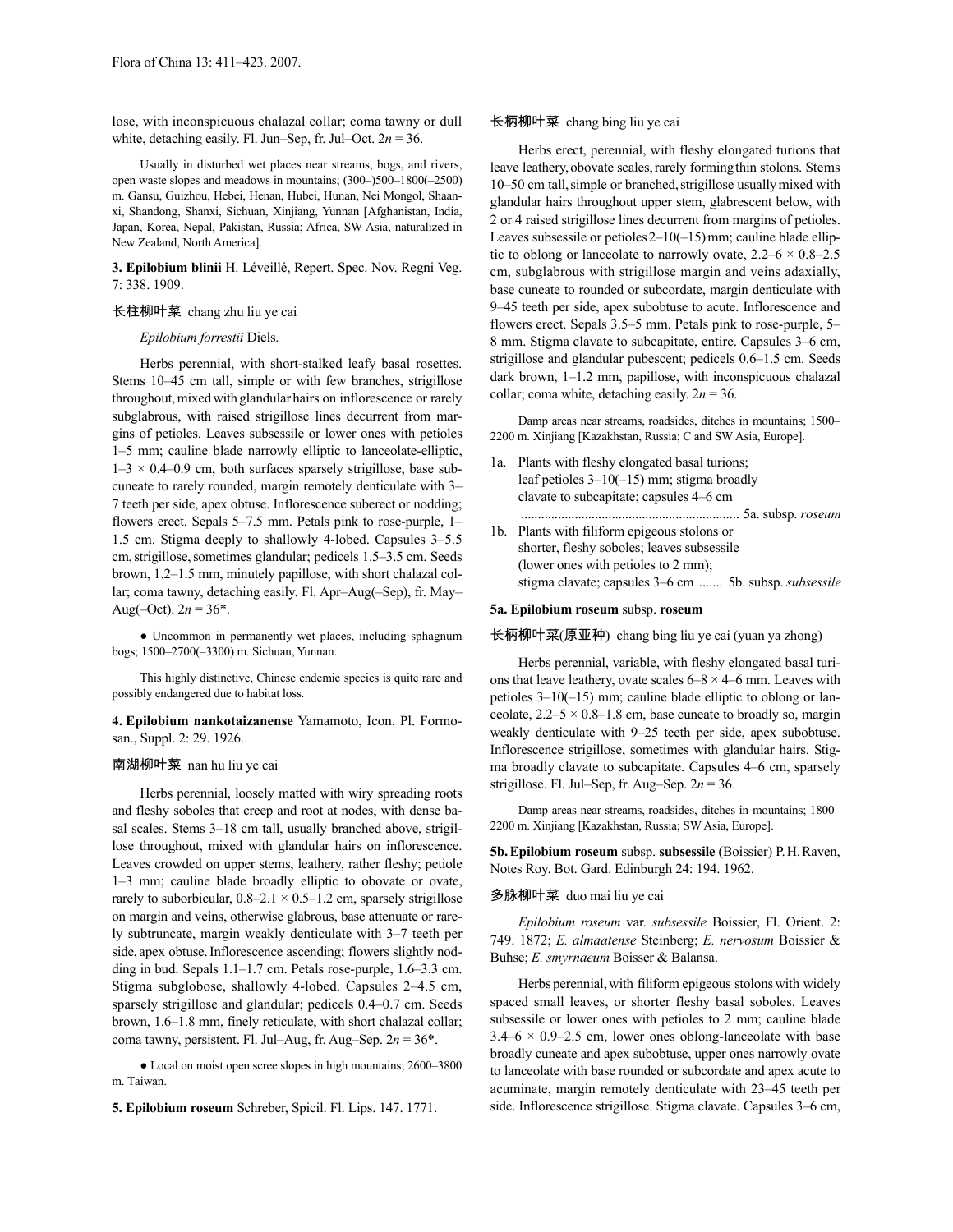#### strigillose. Fl. Jun–Aug, fr. Jul–Sep. 2*n* = 36.

Damp areas nearstreams, ditchesin mountains; 1500–2100m. Xinjiang [Kazakhstan, Russia; C and SW Asia ].

**6. Epilobium tianschanicum** Pavlov, Uchen. Zap. Moskovsk. Gosud. Univ. 2: 327. 1934.

# 天山柳叶菜 tian shan liu ye cai

Herbs perennial, clumped, with fleshy basal soboles or leafy rosettes that leave brown scales or leaves around caudex. Stems 30–50 cm tall, simple, often basally decumbent, strigillose throughout upper stem, subglabrous below, with 2 or 4 raised strigillose lines decurrent from margins of petioles. Leaves with petioles 2–4 mm; cauline blade  $3-5 \times 0.9-1.4$ cm, narrowly ovate to lanceolate, subglabrous with strigillose margin and veins, base subrounded or broadly cuneate, margin serrulate with 14–25 teeth per side, apex acute. Inflorescence slightly nodding; flowers erect. Sepals 4–5.5 mm, keeled. Petals rose-purple, 5.5–6.5 mm. Stigma clavate to subcapitate, entire. Capsules 4–6 cm, sparsely strigillose; pedicels 1.5–2.9 cm. Seeds brown, 1–1.3 mm, coarsely papillose, with inconspicuous chalazal collar; coma dingy white, detaching easily. Fl. Jul–Aug, fr. Aug–Sep.  $2n = 36$ .

Along rivers, streams, and ditches in mountains; 1000–1700 m. Xinjiang [Kazakhstan, Kyrgyzstan, Russia, Tajikistan; endemic to Tian Shan region].

# **7.Epilobium cylindricum** D. Don, Prodr. Fl. Nepal. 222. 1825.

### 圆柱柳叶菜 yuan zhu liu ye cai

*Epilobium beauverdianum* H. Léveillé; *E. christii* H. Léveillé; *E. roseum* Schreber var. *cylindricum* (D. Don) C. B. Clarke.

Herbs perennial, robust, with thick caudex and leafy basal soboles or loose rosettes. Stems 10–110 cm tall, well-branched above, strigillose or rarely subglabrous on upper stem, glabrescent below with indistinct, sparsely strigillose lines decurrent from margins of petioles. Leaves subleathery; petiole 3–7(–10) mm; cauline blade narrowly lanceolate to sublinear,  $3-12 \times$ 0.4–2 cm, glabrous with sparsely strigillose margin and veins, base cuneate, margin densely serrulate with (20–)30–50 teeth per side, apex acute. Inflorescence erect, strigillose, rarely with a few glandular hairs; flowers suberect. Sepals 3–5 mm, keeled. Petals pink or rose-purple, rarely white, 3.6–7 mm. Stigma capitate or broadly clavate, entire. Capsules 4–8.5 cm, sparsely strigillose; pedicels (0.5–)1–2.5 cm. Seeds brown, 0.8–1 mm, papillose, with inconspicuous chalazal collar; coma dingy white, detaching easily. Fl. Jun–Sep, fr. Jul–Sep.  $2n = 36$ .

Disturbed wet places along rivers, streams, and lakes, often along roadside ditches in mountains; (400–)1300–3200 m. Gansu, Guizhou, Hubei, Sichuan, Xizang, Yunnan [Afghanistan, Bhutan, India, Kashmir, Kyrgyzstan, Nepal, Pakistan, Russia; SW Asia].

**8. Epilobium tibetanum** Haussknecht, Oesterr. Bot. Z. 29: 53. 1879.

光籽柳叶菜 guang zi liu ye cai

*Epilobium leiospermum* Haussknecht; *E. nuristanicum* K. H.Rechinger; *E. pseudobscurum*Haussknecht;*E.roseum* Schreber var. *anagallidifolium* C. B. Clarke, p.p.

Herbs erect, perennial, with short leafy soboles and rhizome with dense, fibrous rootlets. Stems 13–100 cm tall, wellbranched, sparsely strigillose throughout upper stem, glabrescent below with indistinct raised lines decurrent from margins of petioles. Leaves subleathery; petiole 2–5 mm; cauline blade lanceolate to narrowly ovate,  $1.2 - 6.5 \times 0.5 - 1.5$  cm, glabrous with sparsely strigillose margin and veins, base cuneate or subrounded, margin serrulate with 15–35 teeth per side, apex acute or acuminate. Inflorescence and flowers suberect. Sepals 3.5–5 mm, keeled. Petals pink or rose-purple, rarely white, 5–8 mm. Stigma capitate or broadly clavate, entire. Capsules 4–8.8 cm, sparsely strigillose; pedicels 0.8–2.5 cm. Seeds brown, 1.1–1.3 mm, reticulate, with inconspicuous chalazal collar; coma dingy white, detaching easily. Fl. Jul–Sep, fr. Aug–Oct.  $2n = 36$ .

Scattered but locally common in disturbed moist places along rivers, streams, and ditches in mountains; 2300–4500 m. Sichuan, Xizang, Yunnan [Afghanistan, Bhutan, India, Nepal, Pakistan; SW Asia].

**9. Epilobium sinense** H. Léveillé, Bull. Herb. Boissier, sér. 2, 7: 590. 1907.

# 中华柳叶菜 zhong hua liu ye cai

Herbs perennial, robust, clumped with short leafy basal soboles. Stems 10–50 cm tall, simple or few-branched, very densely leafy, glabrescent throughout except for raised strigillose lines decurrent from margins of petioles. Leaves often spirally arranged on upper stem, crowded, subleathery; petiole 2–11 mm; cauline blade narrowly spatulate to oblong or lanceolate-linear, or rarely narrowly obovate,  $1.2-7$  cm  $\times$  3–10 mm, glabrous with sparsely strigillose margin and midvein, midvein conspicuously pale, prominent abaxially, base narrowly cuneate, margin weakly denticulate with 3–12 teeth per side, apex obtuse.Inflorescence and flowers erect.Sepals 4.5–6.5 mm. Petals white or pink, rarely rose-purple, 5.5–8 mm. Stigma capitate or broadly clavate, entire. Capsules 2.5–5.5 cm, glabrescent or sparsely strigillose; pedicels 1.3–4 cm. Seeds brown, 1.2–1.3 mm, finely papillose, with inconspicuous chalazal collar; coma reddish, detaching easily. Fl. Jun–Sep, fr. Aug–Oct(–Dec). 2*n* = 36\*.

● Moist places along rivers and streams, occasionally in other rocky, exposed places; 500–2400 m. Gansu, Guizhou, Henan, Hubei, Hunan, Sichuan, Yunnan.

**10. Epilobium platystigmatosum** C. B. Robinson, Philipp. J. Sci. 3: 210. 1908.

#### 阔柱柳叶菜 kuo zhu liu ye cai

*Epilobium cephalostigma* Haussknecht var. *linearifolium*  Hisauti; *E. formosanum* Masamune; *E. sohayakiense* Koidzumi.

Herbs perennial, loosely clumped with leafy basal soboles. Stems (9–)15–70 cm tall, usually branched throughout, densely leafy, strigillose throughout, lacking raised lines. Petiole 1–4 mm; cauline leaf blade sublinear to narrowly lanceolate, 1–4.5  $cm \times 1.5-5$  mm, glabrous with strigillose margin and midvein,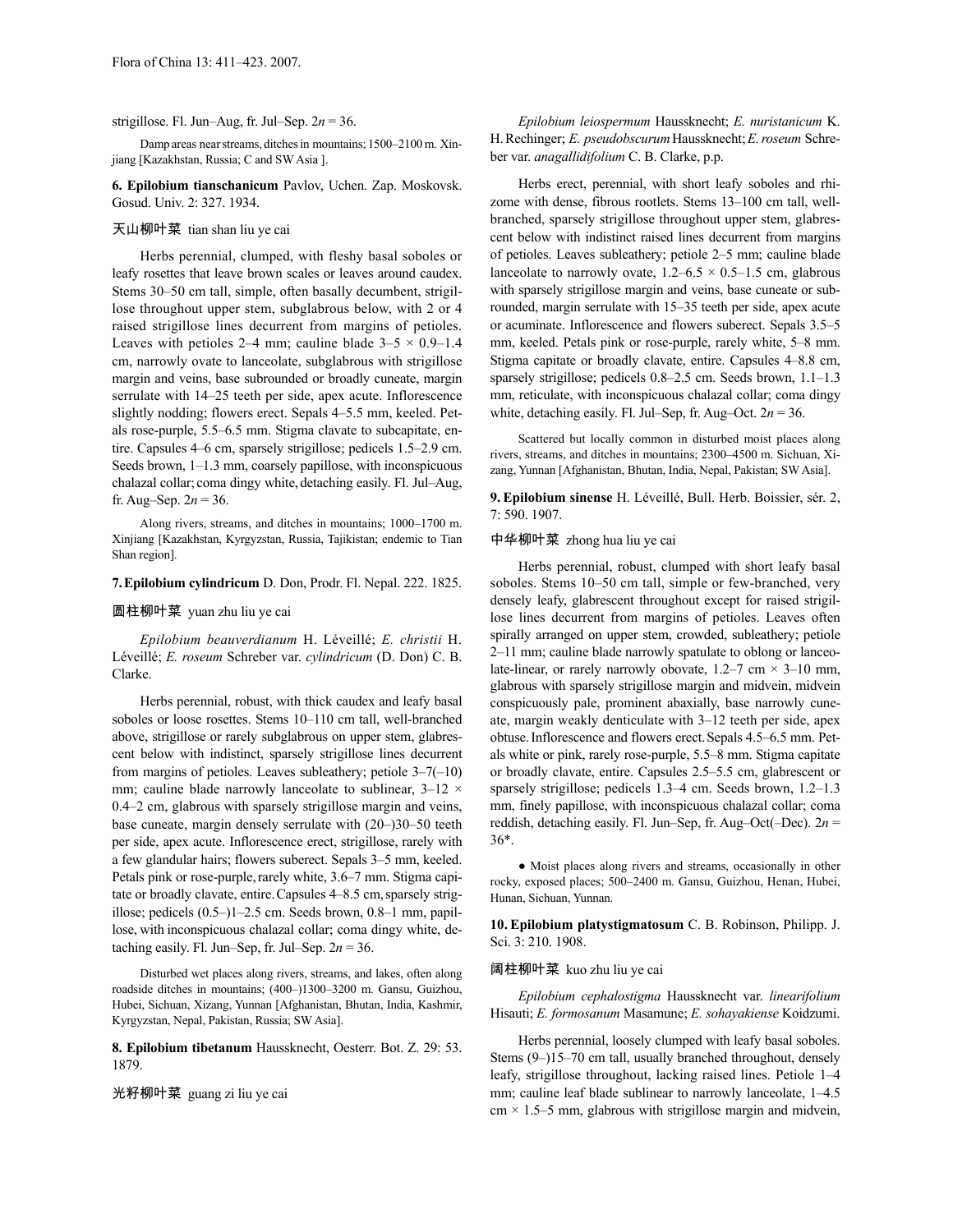base attenuate to narrowly cuneate, margin weakly denticulate with 3–8 teeth per side, apex acute or obtuse. Inflorescence slightly nodding before anthesis; flowers erect. Sepals 2.5–3.2 mm. Petals white or pink, rarely rose-purple, 3–5 mm. Stigma capitate to broadly clavate, entire. Capsules 2.3–5 cm, glabrescent or sparsely strigillose; pedicels 0.8–2.2 cm. Seeds brown, 0.8–0.9 mm, coarsely papillose, with inconspicuous chalazal collar; coma dingy white, easily detaching.Fl.Aug–Oct,fr. Sep– Nov.  $2n = 36^*$ .

Moist, often disturbed places along streams and rivers in mountains; (400–)1000–2000(–3500) m. Gansu, Guangxi, Hebei, Henan, Hubei, Qinghai, Shaanxi, Sichuan, Taiwan, Yunnan [Japan, Philippines].

**11.Epilobium hohuanense** S.S. Ying, Quart. J. Chin. Forest. 8: 121. 1975.

## 合欢柳叶菜 he huan liu ye cai

Herbs perennial, caespitose or clumped, with thin, fleshy soboles that leave small scattered basal scales. Stems 5–20(–30) cm tall, ascending, simple or rarely branched, strigillose throughout, sometimes with broad indefinite lines decurrent from margins of petioles. Leaves subsessile or lower ones with petioles 1–3 mm; cauline blade elliptic or oblong to lanceolate, often narrowly so, spatulate near base,  $(0.5-11-2 \times 0.15-0.7)$  cm, subglabrous with faintly strigillose margin and midvein, base attenuate to narrowly cuneate, margin denticulate with 4–10 teeth per side, apex subacute to obtuse. Inflorescence erect; flowers suberect. Sepals 2–3.5 mm. Petals white, later turning pink or rose, 3.5–6.5 mm. Stigma capitate to broadly clavate, entire. Capsules 2.6–5.5 cm, glabrescent or sparsely strigillose; pedicels 0.9–2.2 cm. Seeds light brown, 1–1.3 mm, papillose, with inconspicuous chalazal collar; coma white, persistent. Fl. Jul– Sep, fr. Aug–Nov. 2*n* = 36\*.

● Loose scree or gravel in open moist (rarely shaded) places in mountains; 2600–3600 m. Taiwan.

**12. Epilobium taiwanianum** C. J. Chen et al., Syst. Bot. Monogr. 34: 95. 1992.

# 台湾柳叶菜 tai wan liu ye cai

Herbs perennial, suberect, often clumped, with fleshy turions that leave brown leathery basal scales. Stems 7–25 cm tall, simple or sparsely branched, strigillose throughout, lacking raised decurrent lines. Leaves subsessile or lower ones with petioles 1–2 mm; cauline blade ovate to lanceolate to lanceolate-elliptic, spatulate near base,  $1-2.5 \times 0.5-1$  cm, subglabrous with faintly strigillose margin and midvein, base cuneate to broadly so, margin denticulate with 3–9 teeth per side, apex acute to obtuse. Inflorescence nodding before anthesis; flowers erect. Sepals 3–5 mm, keeled. Petals rose-purple, 4–6.5 mm. Stigma capitate to broadly clavate, entire. Capsules 2.5–5 cm, strigillose; pedicels 0.5–1 cm. Seeds light brown, 1.1–1.5 mm, low papillose, with inconspicuous chalazal collar; coma white, detaching easily. Fl. Jul–Sep, fr. Aug–Oct(–Dec). Chromosome number unknown.

● Subalpine scree or gravel slopes where moisture is sufficient, rarely in shaded places; 3000–3900 m. Taiwan.

**13.Epilobium royleanum** Haussknecht,Oesterr.Bot. Z. 29: 55. 1879.

### 短梗柳叶菜 duan geng liu ye cai

*Epilobium himalayense* Haussknecht; *E. lividum* Haussknecht; *E. roseum* Schreber var. *dalhousieanum* C. B. Clarke; *E. roseum* var. *indicum* C. B. Clarke; *E. royleanum* f. *glabrum* P. H. Raven; *E. royleanum* f. *glandulosum* P. H. Raven.

Herbs perennial, erect or ascending, with fleshy soboles that leave brown basal scales. Stems 10–60 cm tall, wellbranched or simple, strigillose and usually glandular pubescent throughout, lacking raised decurrent lines. Petiole 2–7 mm; cauline leaf blade narrowly ovate to lanceolate, sometimes elliptic or oblong-lanceolate,  $1.5-5.5(-7) \times 0.5-2.5(-3.3)$  cm, subglabrous with faintly strigillose margin and midvein, base cuneate (subrounded), margin densely serrulate with 10–24 teeth per side, apex acute or subacuminate. Inflorescence and flowers erect. Sepals 3.8–6 mm. Petals pink to rose-purple, 5–7.2 mm. Stigma capitate to broadly clavate, entire. Capsules 3.5–7 cm, strigillose, glandular; pedicels 0.4–1 cm. Seeds light brown, 0.9–1.2 mm, papillose, with short chalazal collar; coma white, detaching easily. Fl. Jul–Sep, fr. Aug–Oct.  $2n = 36$ .

Moist weedy places in valleys, along roads and streams, sometimes in high mountain meadows; 1400–3300(–4300) m. Gansu, Guizhou, Henan, Hubei, Qinghai, Shaanxi, Sichuan, Xinjiang, Xizang, Yunnan [Afghanistan, Bhutan, India, Kashmir, Nepal, Pakistan; SW Asia].

**14. Epilobium kermodei** P. H. Raven, Bull. Brit. Mus. (Nat. Hist.), Bot. 2: 364. 1962.

# 锐齿柳叶菜 rui chi liu ye cai

Herbs perennial, robust, erect, with fleshy stolons 1–12 cm, extending underground and terminating in thickened buds. Stems 40–120(–200) cm tall, simple or sparsely branched, densely glandular and strigillose throughout, with faint raised strigillose lines decurrent from margins of petioles. Leaves subsessile above, lower ones with petioles 1–6 mm; cauline blade narrowly ovate to lanceolate,  $3.5-8(-11) \times 1.5-4(-4.5)$  cm, subglabrous with densely strigillose margin and midvein, base broadly cuneate to subrounded, margin sharply serrulate with 28– 42(–60) teeth per side, apex acute. Inflorescence erect, congested; flowers erect. Sepals 5–8 mm. Petals rose-purple, 7–15(–18) mm. Stigma capitate to broadly clavate, entire. Capsules 7–11 cm,strigillose,glandular;pedicels0.7–1.5cm.Seeds dark brown, 0.8–1.2 mm, coarsely papillose, with short chalazal collar; coma white, detaching easily. Fl. May–Aug, fr. (May–)Jul–Sep.  $2n = 36*$ .

Moist disturbed places along roads and streams, boggy areas, meadows, forest margins; 400–1400 m in C China to 1800–2800(–3800) m in SW China. Guangxi, Guizhou, Hubei, Hunan, Sichuan, Yunnan [Myanmar].

Most populations of this species were earlier determined as *Epilobium tanguticum* (*E. wallichianum* in this treatment), prior to Raven's study of the genus in the Himalayan region.

**15.Epilobium pannosum** Haussknecht, Oesterr. Bot. Z. 29: 54.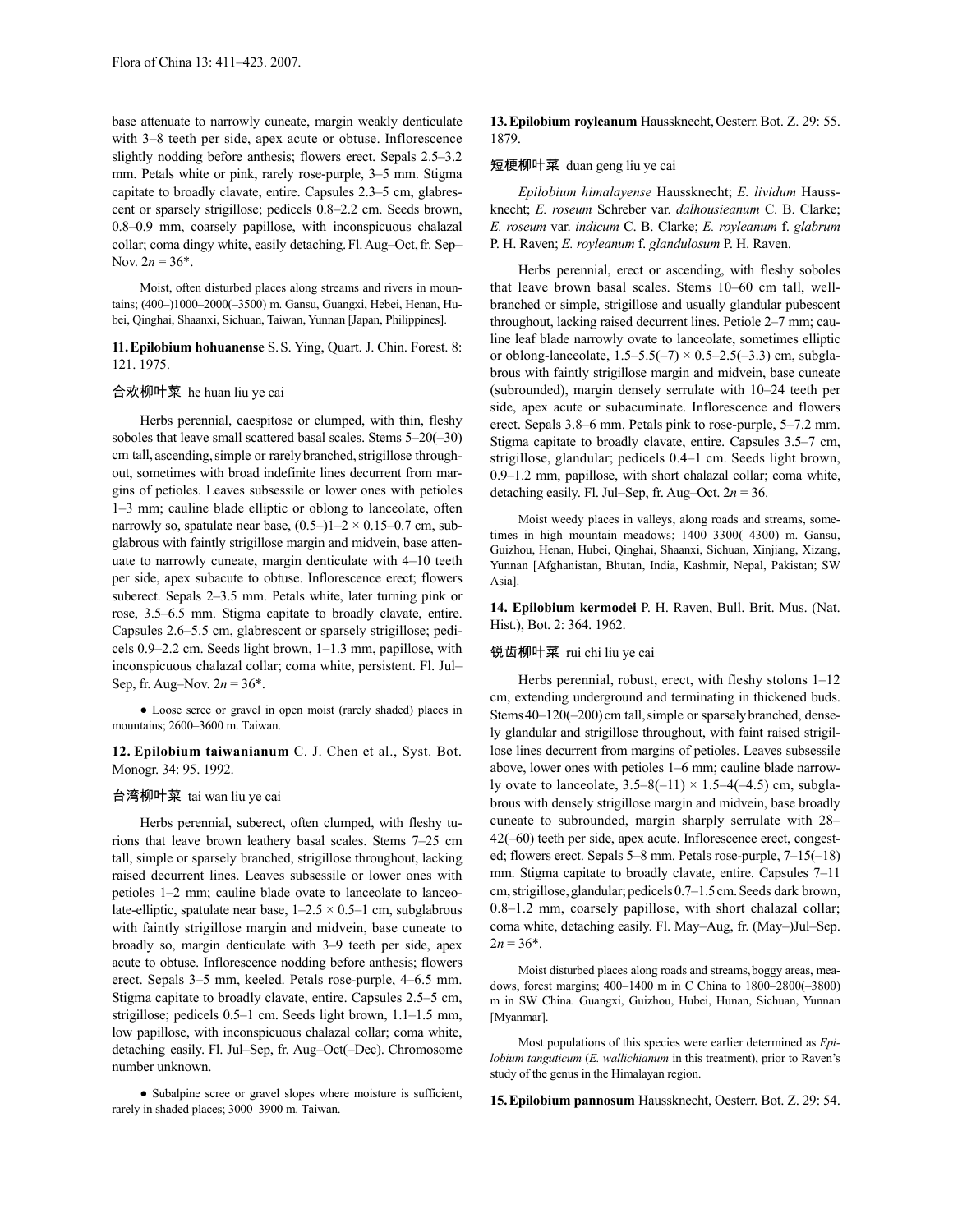1879.

### 硬毛柳叶菜 ying mao liu ye cai

*Epilobium brevifolium* D. Don subsp. *pannosum* (Haussknecht) P. H. Raven; *E. khasianum* C. B. Clarke.

Herbs perennial, robust, erect, sprouting from caudex or with leafy basal rosettes. Stems 20-120 cm tall, sparsely branched above, densely appressed-tomentose, sometimes mixed with glandular hairs on inflorescence, lacking obvious raised decurrent lines. Leaves crowded, subleathery, sessile and often clasping; cauline blade elliptic to lanceolate or ovate,  $1-4.8 \times 0.5-$ 1.7 cm, both surfaces densely appressed-tomentose, base subrounded, margin remotely denticulate with 3–15 teeth per side, apex acuminate to acute or subobtuse. Inflorescence nodding initially, later erect; flowers nodding to suberect. Sepals 5.5–8 mm. Petals pink to rose-purple, 8–16 mm. Stigma cylindric to broadly clavate, entire. Capsules 3.5–6.5 cm, tomentose, glandular; pedicels 1.2–2.8 cm. Seeds dark brown, 0.9–1 mm, finely papillose, with short chalazal collar; coma white, detaching easily. Fl. Jul–Oct, fr. Sep–Nov.  $2n = 36^*$ .

Moist semishaded disturbed places by streams, or in valleys in evergreen broad-leaved forests; (700–)1500–2200 m. Guizhou, Sichuan, Yunnan [India, Myanmar, Vietnam].

### **16. Epilobium brevifolium** D. Don, Prodr. Fl. Nepal. 222. 1825.

#### 短叶柳叶菜 duan ye liu ye cai

Herbs perennial, erect or ascending, with fleshy soboles that leave loose brown basal scales. Stems 15–90 cm tall, simple or branched, strigillose throughout, sometimes mixed with glandular hairs on inflorescence, lacking raised decurrent lines. Leaves subsessile or petioles to 4 mm; cauline blade broadly ovate to broadly lanceolate-elliptic,  $1.5-5(-8) \times 0.5-2.2(-3)$ cm, subglabrous with strigillose margin and midvein, base subcordate to cuneate, margin sharply denticulate with 7–22 teeth per side, apex subobtuse to acute. Inflorescence and flowers erect to slightly nodding.Sepals 4.5–6.5 mm, keeled.Petals pink to rose-purple, 7–11 mm. Stigma clavate or broadly so, entire. Capsules 3.5–7 cm, strigillose, often glandular; pedicels 0.4–1.5 cm. Seeds dark brown, 0.9–1.1 mm, coarsely papillose, with short chalazal collar; coma white, detaching easily. 2*n* = 36.

Moist or open disturbed places by streams in valleys and mountains; 600–2500(–3600) m. Anhui, Fujian, Gansu, Guangdong, Guangxi, Guizhou, Henan, Hubei, Hunan, Jiangxi, Shaanxi, Sichuan, Taiwan, Xizang, Yunnan, Zhejiang [Bhutan, India, Myanmar, Nepal, Philippines, Vietnam].

1a. Leaves broadly ovate to ovate, base subcordate, usually herbaceous, petiole to 2 mm; petals 9–11 mm; stigma broadly clavate to clavate; capsules 5–7 cm ........................................... 16a. subsp. *brevifolium* 1b. Leaves lanceolate or elliptic to narrowly

ovate, base rounded or cuneate, subleathery, petiole 1–4 mm; petals 7–10 mm; stigma clavate; capsules

3.5–7 cm .................................... 16b. subsp. *trichoneurum*

# **16a. Epilobium brevifolium** subsp. **brevifolium**

短叶柳叶菜(原亚种) duan ye liu ye cai (yuan ya zhong)

*Epilobium trichoneurum* Haussknecht var. *brachyphyllum*  Haussknecht.

Stems 25–60 cm tall, simple or branched. Leaves herbaceous,subsessile or petiole to 2mm; cauline blade broadly ovate or ovate,  $2.5-4.5 \times 1.5-2.2$  cm, base subcordate, margin sharply denticulate with 15–22 teeth per side, apex acute or subobtuse. Petals 9–11 mm. Stigma broadly clavate or clavate. Capsules 5– 7 cm. Seeds 0.9–1.1 mm. Fl. Jun–Jul, fr. Aug–Sep. 2*n* = 36.

Rare in moist disturbed places by streams in mountains; 1700– 2100 m. Xizang, Yunnan [India, Nepal].

**16b. Epilobium brevifolium** subsp. **trichoneurum** (Haussknecht) P. H. Raven, Bull. Brit. Mus. (Nat. Hist.), Bot. 2: 362. 1962.

## 腺茎柳叶菜 xian jing liu ye cai

*Epilobium trichoneurum* Haussknecht, Oesterr. Bot. Z. 29: 54. 1879; *E. cavalieri* H. Léveillé; *E. cordouei* H. Léveillé; *E. esquirolii* H. Léveillé; *E. hookeri* C. B. Clarke; *E. philippinense* C. B. Robinson.

Stems 15–90 cm tall, simple to well-branched above. Leaves subleathery; petiole to 4 mm; cauline blade lanceolate or elliptic to narrowly ovate,  $1.5-5(-8) \times 0.5-2(-3)$  cm, base rounded or cuneate, margin sharply denticulate with 7–17 teeth per side, apex subobtuse to acute. Petals 7–10 mm. Stigma clavate. Capsules 3.5–7 cm. Seeds 1–1.1 mm. Fl. Jul–Sep(–Oct), fr. Sep–Oct.  $2n = 36^*$ .

Open disturbed places along streams in valleys and mountains; 600–2500(–3600) m. Anhui, Fujian, Gansu, Guangdong, Guangxi, Guizhou, Henan, Hubei, Hunan, Jiangxi, Shaanxi, Sichuan, Taiwan, Xizang, Yunnan, Zhejiang [Bhutan, NE India (Assam), Myanmar, Nepal, Philippines (Luzon), Vietnam].

**17. Epilobium pyrricholophum** Franchet & Savatier, Enum. Pl. Jap. 2: 370. 1879.

# 长籽柳叶菜 chang zi liu ye cai

*Epilobium arcuatum* H. Léveillé; *E. axillare* Franchet ex Koidzumi; *E. chrysocoma* H. Léveillé; *E. hakkodense* H. Léveillé; *E. japonicum* (Miquel) Haussknecht; *E. japonicum* var. *glandulosopubescens* Haussknecht; *E. kiusianum* Nakai; *E. makinoense* H. Léveillé; *E. myokense* Koidzumi; *E. nakaianum*  H. Léveillé; *E. oligodontum* Haussknecht; *E. prostratum* H. Léveillé (1907), not Warburg (1893); *E. pyrricholophum* var. *anuoleucholophum* H. Léveillé; *E. pyrricholophum* var. *curvatopilosum* H. Hara; *E. pyrricholophum* var. *japonicum*  (Miquel) H. Hara; *E. pyrricholophum* f. *kiusianum* (Nakai) Nakai; *E. quadrangulum* H. Léveillé; *E. rouyanum* H. Léveillé; *E. tetragonum* Linnaeus var. *japonicum* Miquel.

Herbs perennial, erect, with basal filiform stolons with small widely spaced leaves. Stems 25–80 cm tall, usually well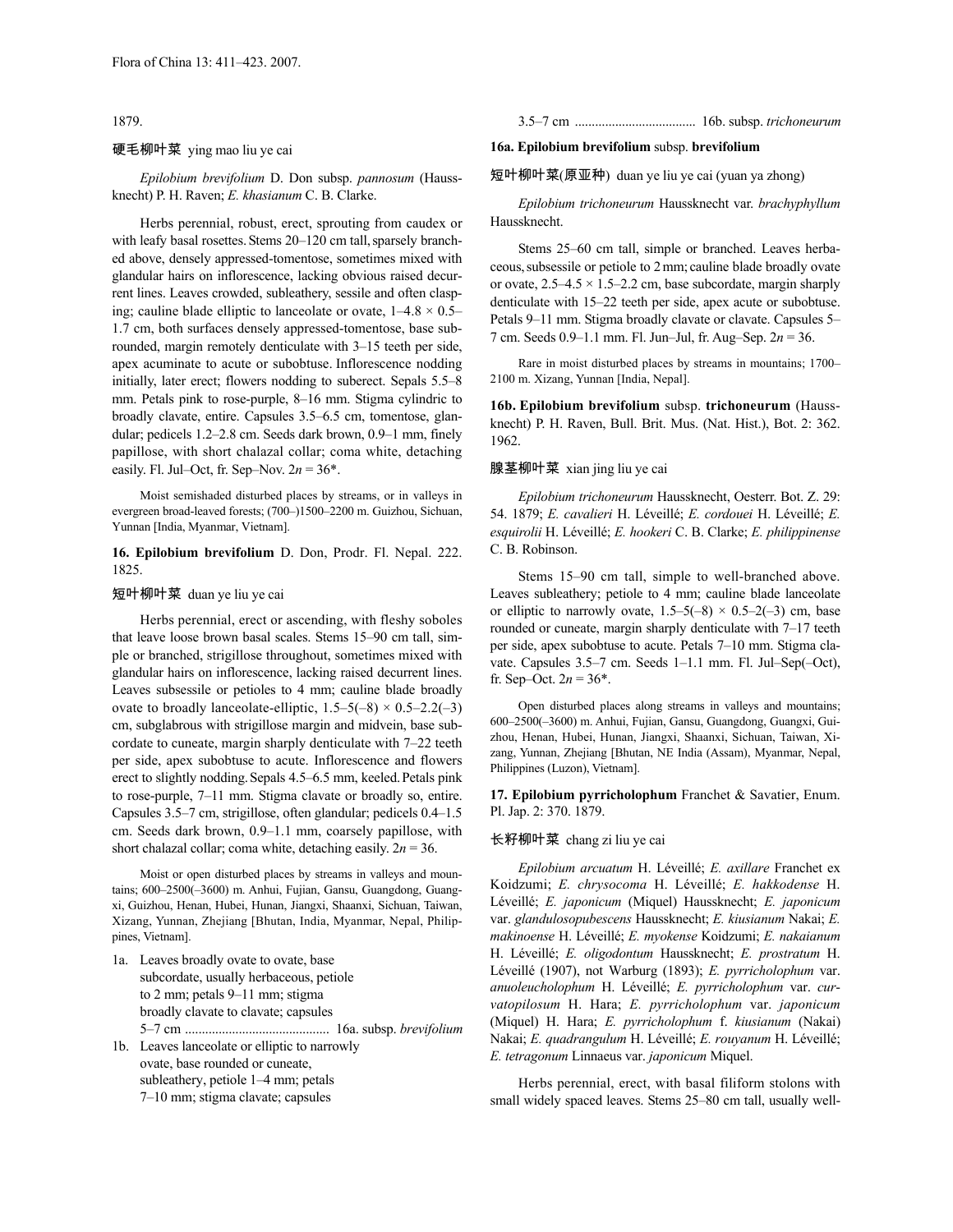branched or simple, strigillose and glandular pubescent throughut, especially dense on inflorescence. Leaves crowded, subsessile; cauline blade ovate to broadly oblong, upper ones narrowly ovate to lanceolate,  $2-6 \times 0.5-2$  cm, both surfaces strigillose especially on margin and veins, base obtuse to subcordate, margin usually sharply serrulate with 7–15teeth per side, apex acute or subobtuse. Inflorescence and flowers erect. Sepals 4–7 mm. Petals pink to purple, 6–8 mm. Stigma clavate to subcapitate, entire. Capsules 3.5–7.5 cm, strigillose, glandular; pedicels 0.7– 1.5 cm. Seeds brown, 1.5–1.8 mm, finely papillose, with conspicuous chalazal collar 0.08–0.1 mm; coma reddish brown, rather persistent. Fl. Jul–Sep, fr. Aug–Nov.  $2n = 36$ .

Wet places along streams and low areas, disturbed moist hillsides in mountains; (100–)300–1800 m. Anhui, Fujian, Guangdong, Guangxi, Guizhou, Henan, Hubei, Hunan, Jiangsu, Jiangxi, Shaanxi, Shandong, E Sichuan, Zhejiang [Japan, Russia (Far East)].

#### **18. Epilobium amurense** Haussknecht, Oesterr. Bot. Z. 29: 55. 1879.

#### 毛脉柳叶菜 mao mai liu ye cai

Herbs perennial, erect, with leafy basal soboles, elongated rosettes, or rarely fleshy stolons. Stems (10–)20–150 cm tall, simple or branched, densely strigillose, often mixed with glandular hairs on upper parts, with  $2(\text{or } 4) \pm \text{distinct raised straight}$ lose lines decurrent from margins of petioles, or rarely subglabrous throughout. Leaves subsessile or petioles 1–6 mm; cauline blade ovate to narrowly so, or rarely lanceolate-oblong, 2–  $9.5 \times 0.5$ –2.5 cm, subglabrous with strigillose margin and veins, base rounded or cuneate, margin serrulate or denticulate with 6– 35 teeth per side, apex acute or acuminate. Inflorescence and flowers erect to slightly nodding. Sepals 3.5–6 mm, often keeled. Petals white, pink or rose-purple, 4.5–8(–10) mm. Stigma capitate or broadly capitate, entire. Capsules 1.5–7 cm, sparsely strigillose or rarely glabrous; pedicels 0.3–1.3 cm. Seeds brown, 0.8–1 mm, coarsely papillose, with short chalazal collar; coma dull white, readily detached.  $2n = 36$ .

Moist stream banks, wet areas along streams, roadside ditches, disturbed grassy slopes and moist areas in mountains; 600–4200 m. Anhui, Fujian, Gansu, Guangdong, Guangxi, Guizhou, Hebei, Heilongjiang, Henan, Hubei, Hunan, Jiangxi, Jilin, Liaoning, Nei Mongol, Qinghai, Shaanxi, Shandong, Shanxi, Sichuan, Taiwan, Xizang, Yunnan, Zhejiang [Bhutan, India, Japan, Korea, Myanmar, Nepal, Pakistan, Russia (Far East, Kamchatka)].

1a. Stems with prominent raised strigillose lines decurrent from margins of petioles; inflorescence strigillose with scattered glandular hairs; floral tube with tufts of hairs at insertion of sepals; leaves mostly ovate ..................................... 18a. subsp. *amurense* 1b. Stems with weak, barely raised strigillose lines, often incomplete through internodes; inflorescence strigillose but eglandular; floral tube evenly strigillose, without tufts; leaves oblong-lanceolate to narrowly ovate ......................... 18b. subsp. *cephalostigma*

# **18a. Epilobium amurense** subsp. **amurense**

#### 毛脉柳叶菜(原亚种) mao mai liu ye cai (yuan ya zhong)

*Epilobium amurense* subsp. *laetum* (Wallich ex Haussknecht) P. H. Raven; *E. gansuense* H. Léveillé; *E. laetum* Wallich exHaussknecht;*E. miyabei* H.Léveillé;*E.nepalense* Haussknecht; *E. origanifolium* Lamarck var. *pubescens* Maximowicz; *E. ovale* Takeda; *E. tenue* Komarov; *E. yabei* H. Léveillé.

Herbs perennial, erect, with short leafy soboles, rosettes, or rarely fleshy stolons. Stems (10–)20–50(–80) cm tall, strigillose and glandular on upper part, sparsely strigillose below with two raised densely strigillose lines decurrent from margins of petiole, or rarely stem subglabrous. Leaves subsessile or lower ones with petioles 1–4 mm; cauline blade ovate, oblong, or lanceolate, to obovate below,  $2-7 \times 0.5-2.5$  cm, margin sharply serrulate with 6–25 teeth per side. Inflorescence strigillose with scattered glandular hairs. Sepals 3.5–5 mm, sparsely strigillose, with tufts of hairs at junctures of sepal bases. Petals 5–8(–10) mm. Fl. (May–)Jul–Aug, fr. (Jun–)Aug–Oct. 2*n* = 36\*.

Moist stream banks, roadside ditches, disturbed grassy slopes in mountains; 1300–4200 m. Gansu, Guangxi, Guizhou, Hebei, Heilongjiang, Henan, Hubei, Hunan, Jilin, Liaoning, Nei Mongol, Qinghai, Shaanxi, Shandong, Shanxi, Sichuan, Taiwan, Xizang, Yunnan [Bhutan, India, Japan, Korea, Myanmar, Nepal, Pakistan, Russia (Far East, Kamchatka)].

**18b. Epilobium amurense** subsp. **cephalostigma** (Haussknecht) C. J. Chen et al., Syst. Bot. Monogr. 34: 127. 1992.

#### 光滑柳叶菜 guang hua liu ye cai

*Epilobium cephalostigma* Haussknecht,Oesterr. Bot.Z. 29: 57. 1879; *E. angulatum* Komarov; *E. calycinum* Haussknecht; *E. cephalostigma* Haussknecht var. *nudicarpum* (Komarov) H. Hara; *E. consimile* Haussknecht var. *japonicum* Nakai; *E. coreanum* H. Léveillé; *E. cylindrostigma* Komarov; *E. nudicarpum* Komarov; *E. sugaharae* Koidzumi.

Herbs perennial, erect, with leafy basal soboles. Stems 25– 150 cm tall, usually well-branched, strigillose on upper part, lacking any glandular hairs, with two faint strigillose lines decurrent from margins of petioles, or rarely subglabrous. Leaves subsessile or lower ones with petioles 1–6 mm; cauline blade oblong-lanceolate to narrowly ovate or rarely narrowly rhombic,  $3-9.5 \times 0.8-2.5$  cm, margin sharply denticulate with 13-35 teeth per side. Inflorescence strigillose or very rarely subglabrous. Sepals 3.8–6 mm, sparsely and evenly strigillose or rarely subglabrous. Petals 4.5–7 mm. Fl. Jun–Sep, fr. Aug–Oct. 2*n*  $= 36.$ 

Wet areas along streams, roadside ditches at low elevations or in mountains in south; 600–2100 m. Anhui, Fujian, Gansu, Guangdong, Guangxi, Guizhou, Hebei, Henan, Hubei, Hunan, Jiangxi, Jilin, Liaoning, Shaanxi, Shandong, Sichuan, Yunnan, Zhejiang [Japan, Korea, Russia (Far East)].

**19. Epilobium kingdonii** P. H. Raven, Bull. Brit. Mus. (Nat. Hist.), Bot. 2: 377. 1962.

# 矮生柳叶菜 ai sheng liu ye cai

Herbs perennial, loosely clumped or matted with fleshy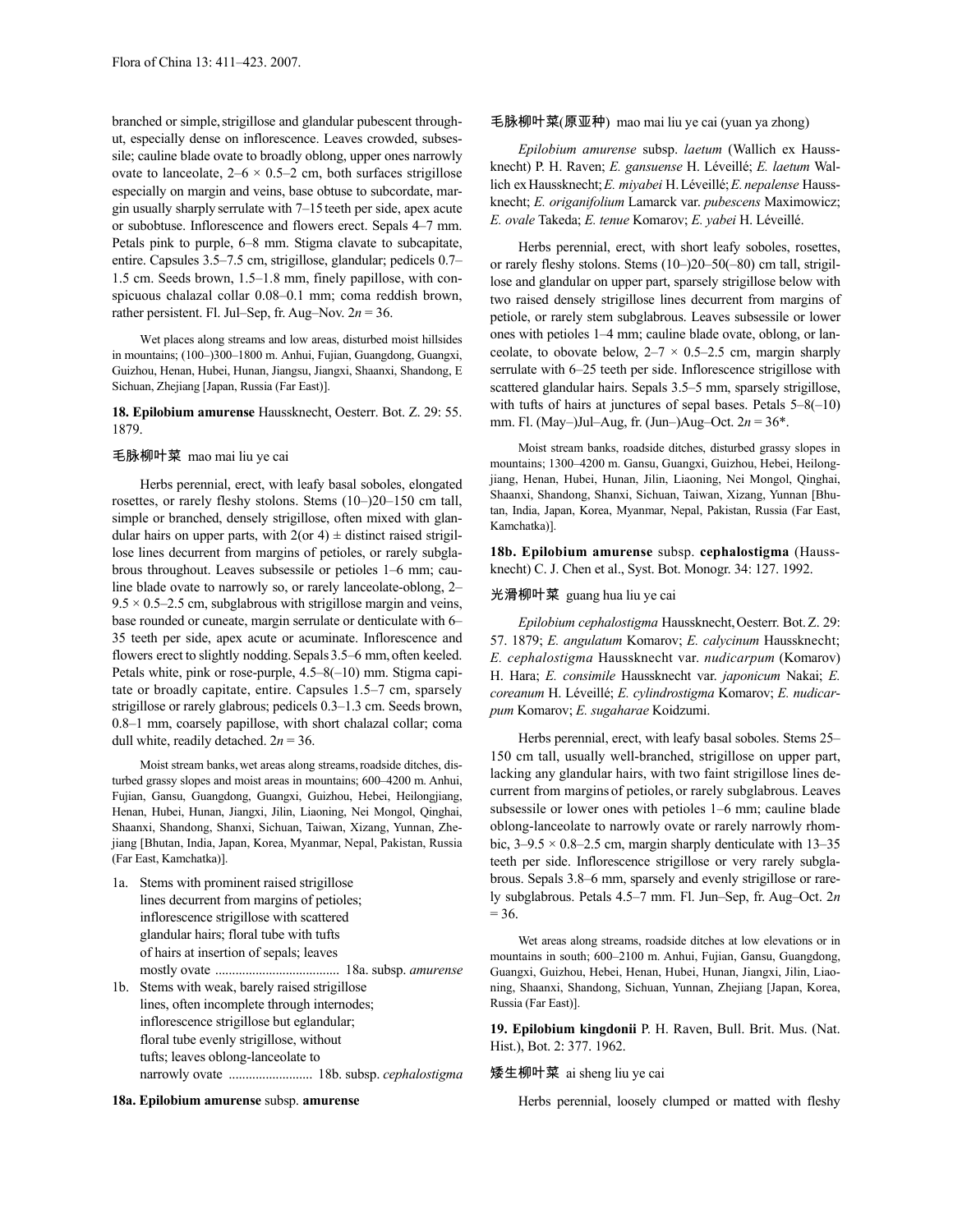soboles 2–6 cm below ground, caudex with scales. Stems 8–25 cm tall, simple or rarely branched, strigillose and scarcely glandular above, subglabrous below with 2 raised strigillose lines decurrent from margins of petioles. Leaves crowded, subsessile above, lower ones with petioles to 2 mm; cauline blade ovate,  $0.8-2(-2.7) \times 0.4-1(-1.6)$  cm, glabrous except for sparsely strigillose margin and midvein, base cuneate to obtuse, margin obscurely serrulate with 8–15 teeth per side, apex acute. Inflorescence slightly nodding in bud; flowers suberect. Sepals 4–5 mm. Petals rose-purple, 7–8 mm. Stigma capitate, entire. Capsules 3.5–5.5 cm, subglabrous; pedicels 0.4–1.2 cm. Seeds dark brown, 1.4–1.6 mm, finely papillose, with short chalazal collar; coma white, detaching easily. Fl. Aug–Sep, fr. Aug–Oct. Chromosome number unknown.

● Shaded moist slopes along rivers and streams; 3300–3700 m. W Sichuan, SE Xizang, NW Yunnan.

# **20. Epilobium wallichianum** Haussknecht, Oesterr. Bot. Z. 29: 54. 1879.

#### 滇藏柳叶菜 dian zang liu ye cai

*Epilobium duclouxii* H. Léveillé; *E. mairei* H. Léveillé; *E. souliei* H.Léveillé; *E. sykesii* P.H. Raven; *E. tanguticum* Haussknecht;*E. wallichianum* subsp.*souliei*(H. Léveillé) P.H. Raven.

Herbs perennial, erect or ascending, with leafy basal soboles. Stems 15–80 cm tall, simple to well-branched, sparsely strigillose and glandular above, subglabrous below with 4 or rarely 2 raised strigillose lines decurrent from margins of petioles, usually 4-angled. Leaves subleathery, subsessile; cauline blade oblong or elliptic to subovate,  $2-6 \times 0.6-2.5$  cm, subglabrous except for sparsely strigillose margin and midvein, base subrounded or subcordate to broadly cuneate, margin serrulate with 10–25 teeth per side, apex obtuse or acute. Inflorescence and flowers often nodding. Sepals 4–8 mm. Petals pink to rose-purple, 5.5–13 mm. Stigma capitate to broadly clavate, entire. Capsules 3.8–7.5 cm, sparsely strigillose and glandular; pedicels 1–2.5 cm. Seeds brown, 0.9–1 mm, low papillose, with short chalazal collar; coma dull white, detaching easily. Fl. (May–)Jul–Aug, fr. Aug–Sep. 2*n* = 36.

Moist places along rivers, streams, and bogs, and along forest margins in mountains; (1300–)1800–4100 m. Gansu, Guizhou, Hubei, Sichuan, Xizang, Yunnan [Bhutan, NE India (Assam, W Bengal, Sikkim), Myanmar, Nepal].

## **21. Epilobium laxum** Royle, Ill. Bot. Himal. Mts. 211. 1835.

# 大花柳叶菜 da hua liu ye cai

*Epilobium amplectens* (Bentham ex C. B. Clarke) Haussknecht; *E. duthiei* Haussknecht; *E. sadae* H. Léveillé; *E. subnivale* Popov ex Pavlov; *E. tetragonum* Linnaeus var. *amplectens* Bentham ex C. B. Clarke.

Herbs perennial, erect, often clumped, with fleshy turions just below ground that leave brown basal scales. Stems  $10-70$ cm tall, branched or simple, strigillose and sparsely glandular above, glabrous below with raised strigillose lines decurrent from margins of petioles. Leaves sessile above, lower ones with petioles 2–8 mm; cauline blade ovate to broadly lanceolate above to obovate below,  $2-7 \times 1.2-2.6$  cm, subglabrous except for sparsely strigillose margin and midvein, base rounded, margin sharply denticulate with 15–20 teeth per side or subentire below, apex subacuminate. Inflorescence and flowers nodding to suberect. Sepals 4–7.5 mm. Petals bright rose-purple, (7–)10–16 mm.Stigma subcapitate, entire.Capsules 3.5–7.5 cm, sparsely strigillose, erect and appressed to stem; pedicels 0.1–1 cm. Seeds brown, 1.2–1.5 mm, finely papillose, with short chalazal collar; coma white, detaching easily. Fl. Jul–Sep, fr. Jul– Sep.  $2n = 36$ .

Along rocky streams in mountains; 2500–4300 m. Xinjiang [India, Pakistan; SW Asia].

**22. Epilobium sikkimense** Haussknecht, Oesterr. Bot. Z. 29: 52. 1879.

# 鳞片柳叶菜 lin pian liu ye cai

*Epilobium sikkimense* subsp. *ludlowianum* P. H. Raven; *E. soboliferum* P. H. Raven; *E. squamosum* P. H. Raven; *E. trilectorum* P. H. Raven.

Herbs perennial, erect, often clumped, with thick fleshy soboles just at or below ground level that leave brown basal scales. Stems (5–)10–25(–60) cm tall, simple or sometimes branched, glabrous except for 2(or 4) raised strigillose lines decurrent from margins of petioles, or sometimes strigillose and glandular on inflorescence. Leaves sessile and slightly clasping above, lower ones with petioles to 3 mm; cauline blade ovate to elliptic or oblong-lanceolate, narrower below,  $(0.8-)1.5-7.5 \times$ (0.6–)1–3.7 cm, glabrous except for sparsely strigillose margin and midvein, base broadly cuneate or rounded, margin serrulate with 10–35 teeth per side, apex subobtuse to acute. Inflorescence and flowers nodding to suberect. Sepals 5.5–8 mm. Petals pink to rose-purple, 7–14 mm. Stigma capitate, entire. Capsules 5–9 cm, sparsely strigillose and glandular; pedicels 0.6–2(–2.5) cm.Seeds gray-brown, 1–1.3 mm, coarsely papillose, with short chalazal collar; coma white, detaching easily. Fl. (Jun–)Jul– Aug, fr. Aug–Sep.  $2n = 36^*$ .

High montane and alpine meadows, moist rocky slopes along streams, rocky glacial outwashes and gravel bars; (2400–)3200–4700 m. Gansu, Qinghai, Shaanxi, Sichuan, Xizang, Yunnan [Bhutan, N India (Darjeeling, Sikkim, Uttar Pradesh), Myanmar, Nepal; Himalayan region].

**23. Epilobium williamsii** P. H. Raven, Bull. Brit. Mus. (Nat. Hist.), Bot. 2: 378. 1962.

### 埋鳞柳叶菜 mai lin liu ye cai

Herbs perennial, clumped or matted, with fleshy, elongated soboles 1.5–7 cm that leave brown basal scales. Stems 4–17(–25) cm tall, usually branched from base or simple, strigillose and glandular above, subglabrous or sparsely strigillose below with faint raised strigillose lines decurrent from margins of petioles. Leaves crowded, subleathery, sessile or petioles to 2 mm; cauline blade ovate to elliptic-ovate,  $0.7-2.2 \times$ 0.3–1 cm, subglabrous except for sparsely strigillose margin and midvein, base subrounded to broadly cuneate or subcordate, margin serrulate with 6–18(–26) teeth per side, apex acute to subacuminate. Inflorescence and flowers nodding to sub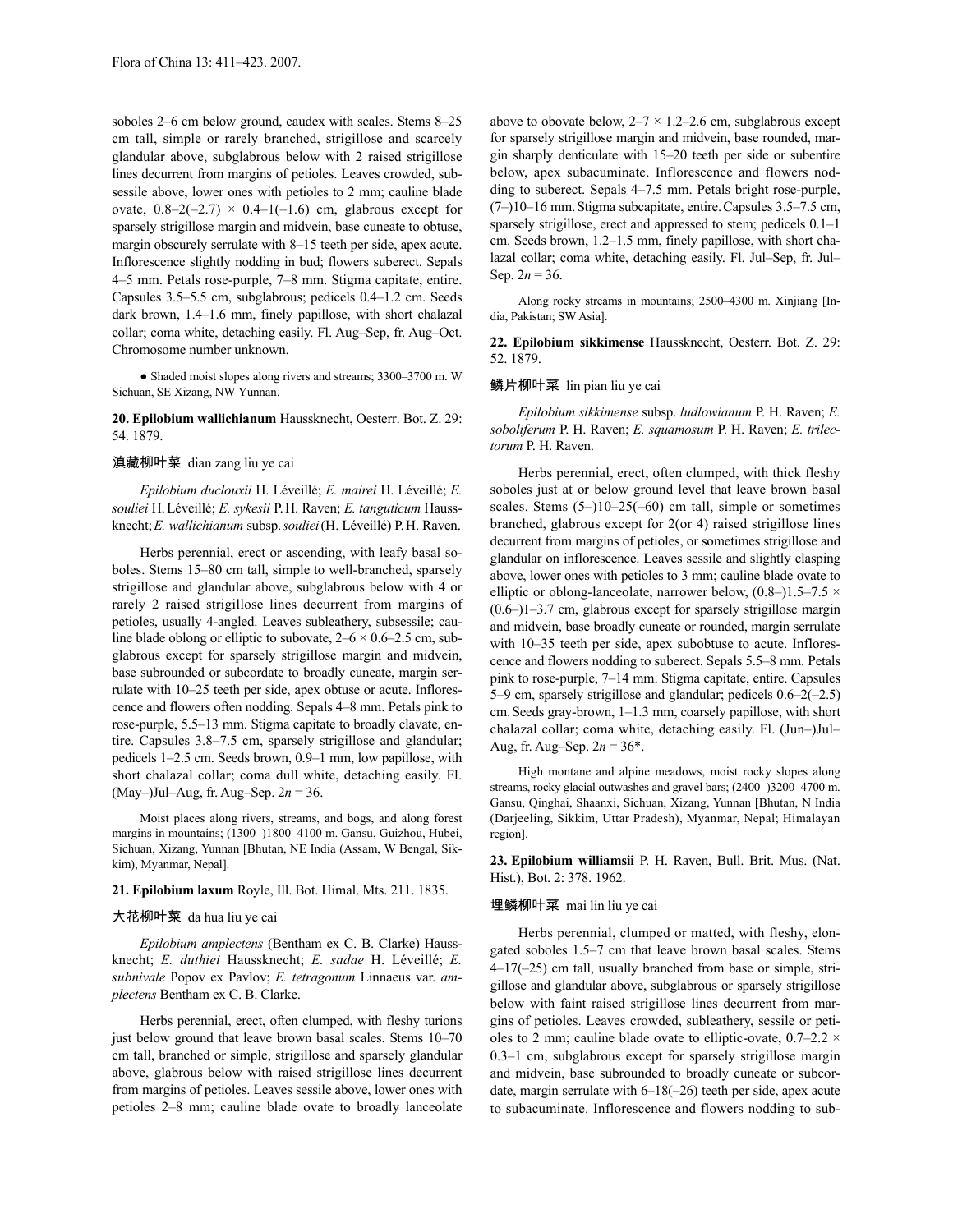erect. Sepals 3–4.5 mm. Petals rose-purple, 5–6.5 mm. Stigma capitate, entire. Capsules 3.5–5(–6) cm, sparsely strigillose; pedicels  $4-10$  mm. Seeds gray-brown,  $0.9-1(-1.2)$  mm, finely papillose, with short chalazal collar; coma white, detaching easily. Fl. Jul–Aug, fr. Aug–Sep. Chromosome number unknown.

Open alpine meadows, moist places by streams, or on gravel banks of glacial lakes in high mountains; (2900–)3400–4900 m. Qinghai, Sichuan, Xizang, Yunnan [India, Myanmar, Nepal].

# **24.Epilobium subcoriaceum** Haussknecht, Oesterr. Bot. Z. 29: 56. 1879.

# 亚革质柳叶菜 ya ge zhi liu ye cai

Herbs perennial, erect, with fleshy turions that leave brown basal scales. Stems often reddish green, 15–45 cm tall, simple or branched, sparsely strigillose and glandular on inflorescence, otherwise subglabrous with distinct raised strigillose lines decurrent from margins of petioles. Leaves subleathery, subsessile or petioles to 3 mm; cauline blade narrowly ovate to lanceolate,  $1.5-5.5 \times 0.5-1.5$  cm, subglabrous except for sparsely strigillose margin and midvein, base broadly cuneate, margin serrulate with 13–22 teeth per side, apex acute. Inflorescence and flowers slightly nodding. Sepals 3.5–6 mm. Petals pink to rosepurple, 5.5–11 mm. Stigma capitate, entire. Capsules 3–7 cm, sparsely strigillose and glandular; pedicels 0.4–1.2 cm. Seeds brown, 1.1–1.5 mm, coarsely papillose, with short chalazal collar; coma white, detaching easily. Fl. Jul–Aug, fr. Aug–Sep. Chromosome number unknown.

● Moist places in mountains, along streams, boggy areas, and disturbed places; 2400–3700 m. Gansu, Qinghai, Shaanxi, Sichuan, Xizang, Yunnan.

25. Epilobium gouldii P.H. Raven, Bull. Brit. Mus. (Nat. Hist.), Bot. 2: 371. 1962.

# 鳞根柳叶菜 lin gen liu ye cai

Herbs perennial, erect, with rounded, fleshy turions that leave brown leathery basal scales. Stems often reddish green, 23–30 cm tall, strict, simple or scarcely branched, sparsely strigillose and glandular on inflorescence, otherwise glabrous except for raised strigillose lines decurrent from margins of petioles. Leaves herbaceous, sessile; cauline blade ovate, 2–3 × 1–1.4 cm, subglabrous except for sparsely strigillose margin and midvein, base broadly rounded, margin acutely serrulate with 16–28 teeth per side, apex acute to shortly acuminate. Inflorescence and flowers slightly nodding. Sepals 3.5–4.5 mm, sparsely strigillose with tufts of long spreading hairs at junctures of sepal bases. Petals rose-purple, 4.5–5.5 mm. Stigma clavate to subcapitate, entire. Capsules 4.5–6 cm, sparsely strigillose and glandular; pedicels 0.6–1.5 cm. Seeds light brown, 0.9–1 mm, papillose, with short chalazal collar; coma white, detaching easily. Fl. Jul–Aug, fr. Aug–Sep. Chromosome number unknown.

Moist alpine meadows; 3600–4400 m. Xizang [NE India (Sikkim)].

**26. Epilobium fangii** C. J. Chen et al., Syst. Bot. Monogr. 34: 151. 1992.

# 川西柳叶菜 chuan xi liu ye cai

Herbs perennial, erect, with fleshy, elongated turions 2–3.5 cm underground that leave brown leathery basal scales. Stems 25–40 cm tall, simple or branched, strigillose throughout with scattered glandular hairs above and faint raised strigillose lines decurrent from margins of petioles. Petiole 1–4(–6) mm; cauline leaf blade elliptic to elliptic-oblong,  $1.5-4 \times 0.5-1.5$  cm, subglabrous except for strigillose veins and margin, subleathery, base cuneate to broadly so, margin obscurely serrulate with 5– 18 teeth per side, apex subobtuse or acute. Inflorescence and flowers erect. Sepals 4–5 mm, keeled. Petals pink to rose-purple, 6–7.5 mm. Stigma capitate, entire. Capsule 3–7 cm, sparsely strigillose; pedicels 0.5–1.5 cm. Seeds brown, 1.1–1.4 mm, finely papillose, with short chalazal collar; coma dingy white, detaching easily. Fl. May–Jul(–Aug), fr. Jun–Aug(–Oct). 2*n* = 36\*.

● Open places along streams, bases of rock walls or scree slopes; (1100–)1700–3500 m. W Sichuan, N Yunnan.

# **27. Epilobium palustre** Linnaeus, Sp. Pl. 1: 348. 1753.

# 沼生柳叶菜 zhao sheng liu ye cai

*Epilobium fischerianum* Pavlov; *E. palustre* var. *lavandulifolium* Lecoq & Lamotte ex Haussknecht; *E. palustre* var. *majus* C. B. Clarke; *E. palustre* var. *minimum* C. B. Clarke; *E. rhynchocarpum* Boissier.

Herbs perennial, erect, with filiform stolons terminating in small fleshy turions that leave brown basal scales. Stems (5–)15–70 cm tall, simple or well-branched, strigillose throughout or subglabrous on lower part, rarely with lines decurrent from margins of petioles. Leaves sessile or petioles to 3 mm; cauline blade sublinear to narrowly lanceolate or elliptic, 1.2–7  $\times$  0.3–1.2(–1.9) cm, sparsely strigillose adaxially and on abaxial veins or rarely glabrescent, base rounded or cuneate, margin entire to obscurely denticulate with 5–9 teeth per side, occasionally revolute, apex acute or obtuse. Inflorescence erect or slightly nodding in bud, densely strigillose, sometimes with glandular hairs; flowers erect. Sepals 2.5–4.5 mm. Petals white to pink, 3–7(–9) mm. Stigma clavate to subcylindric, entire. Capsules 3–9 cm, strigillose; pedicels 1–5 cm. Seeds brown, (1.1–)1.3– 2.2 mm, finely papillose, with prominent chalazal collar 0.08– 0.3 mm; coma dull white or rarely tawny, not easily detaching. Fl. Jun–Aug, fr. Aug–Sep. 2*n* = 36.

Wet places along streams, rivers, bogs, and marshes, often disturbed, and in subalpine meadows, widespread; 200–4500(–5000) m. Gansu, Hebei, Heilongjiang, Jilin, Liaoning, Nei Mongol, Qinghai, Shaanxi, Shanxi, Sichuan, Xinjiang, Xizang, Yunnan [India, Japan, Kazakhstan, Korea, Mongolia, Nepal, Pakistan, Russia; widespread in C, N, and SW Asia, Europe, and North America (including Greenland)].

**28. Epilobium fastigiatoramosum** Nakai, Bot. Mag. (Tokyo) 33: 9. 1919 [*"fastigiato-ramosum"*].

# 多枝柳叶菜 duo zhi liu ye cai

# *Epilobium baicalense* Popov.

Herbs perennial, erect, with short leafy soboles or rarely short filiform stolons with scattered cataphylls. Stems 7–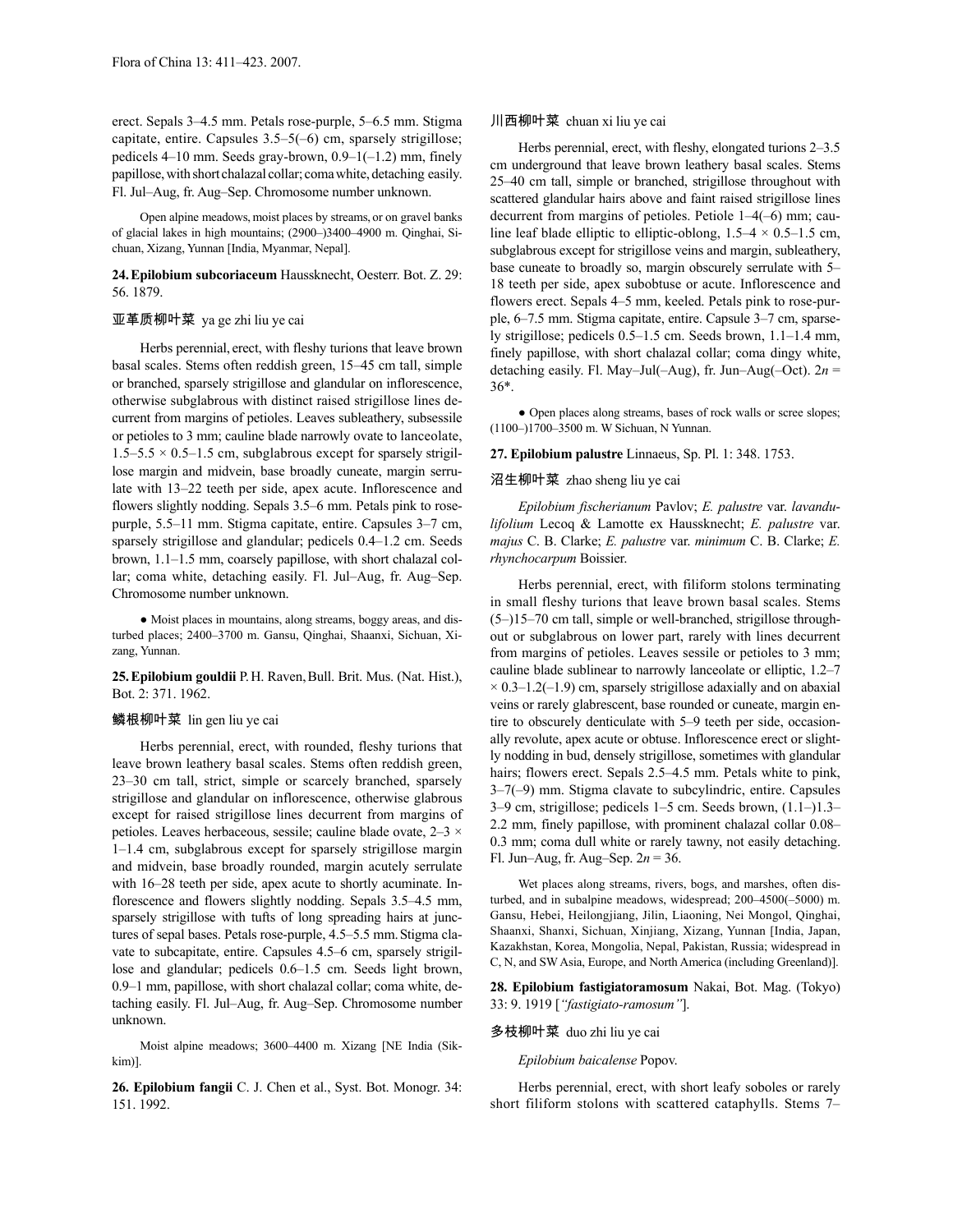50(–80) cm tall, simple to densely branched, densely strigillose throughout, mixed with glandular hairs on inflorescence, often subglabrous below, lacking raised lines. Leaves sessile or lower ones with petioles to 2 mm; cauline blade lanceolate-elliptic to lanceolate-oblong,  $2-7 \times 0.3-1.7$  cm, sparsely strigillose adaxially and on abaxial veins, base cuneate or subrounded, margin subentire, apex acute or obtuse. Inflorescence and flowers erect. Sepals 2.5–3.3 mm, slightly keeled.Petals white, 3–4(–4.7) mm. Stigma subcapitate to clavate, entire. Capsules 1.7–7 cm, strigillose, sparsely glandular; pedicels 0.9–2.1 cm. Seeds brown, 0.9–1.3 mm, minutely papillose, with inconspicuous chalazal collar; coma tawny, persistent. Fl. Jul–Aug, fr. Aug–Sep. 2*n* = 36\*.

Wet areas along streams, lakes, bogs, grassy meadows; 400– 2000(–3300) m. Gansu, Hebei, Heilongjiang, Jilin, Liaoning, Nei Mongol, Ningxia, Qinghai, Shaanxi, Shandong, Shanxi, Sichuan [Japan, Korea, Mongolia, Russia (Dauria to Ussuri regions)].

#### **29. Epilobium minutiflorum** Haussknecht, Oesterr. Bot. Z. 29: 55. 1879.

#### 细籽柳叶菜 xi zi liu ye cai

*Epilobium decipiens* Haussknecht (1879), not F. Schultz (1861); *E. modestum* Haussknecht; *E. propinquum* Haussknecht; *E. tetragonum* Linnaeus var. *minutiflorum* (Haussknecht) Boissier.

Herbs perennial, erect, with short, fleshy basal soboles or leafy rosettes. Stems 15–100 cm tall, well-branched or rarely simple, densely strigillose throughout, with scattered glandular hairs on inflorescence, often subglabrous below, with inconspicuous lines decurrent from margins of petioles. Leaves subsessile above, lower ones with petioles 1–6 mm; cauline blade oblong-lanceolate to narrowly ovate,  $2-7 \times 0.4-1.7$  cm, glabrous except for strigillose margin and veins, base cuneate or subrounded, margin serrulate with 20–41 teeth per side, apex subobtuse or acute. Inflorescence suberect before anthesis; flowers erect. Sepals 2.4–4 mm, sometimes keeled. Petals white, rarely pink or rose,  $3-4.3(-5)$  mm. Stigma clavate to subcapitate, entire. Capsules 3–8 cm, strigillose or rarely glabrescent; pedicels 0.5–2 cm. Seeds brown, 0.8–1.2 mm, minutely papillose, with conspicuous chalazal collar 0.08–0.12 mm; coma white, detaching readily. Fl. Jul–Aug, fr. Aug–Sep. 2*n* = 36.

Frequent in moist places by streams, bogs, roadside ditches in otherwise low, warm areas; 500–1800 m. Gansu, Hebei, Jilin, Liaoning, Nei Mongol, Ningxia, Shaanxi, Shanxi, Xinjiang, Xizang [Afghanistan, Kazakhstan, Korea, Kyrgyzstan, Mongolia, Pakistan, Russia, Tajikistan, Uzbekistan; SW Asia].

**30.Epilobium ciliatum** Rafinesque,Med. Repos.,ser. 2, 5: 361. 1808.

# 东北柳叶菜 dong bei liu ye cai

*Epilobium glandulosum* Lehmann var. *asiaticum* H. Hara; *E. glandulosum* var. *kurilense* (Nakai) H. Hara; *E. kurilense* Nakai;*E. maximowiczii* Haussknecht; *E. punctatum* H. Léveillé.

Herbs perennial, erect, with compact leafy rosettes or rare-

ly fleshy turions that leave brown basal scales. Stems (10–)25– 90(–150) cm tall, well-branched or rarely simple, strigillose and glandular pubescent, sparsely pubescent or glabrescent below, with raised strigillose lines decurrent from margins of petioles. Leaves sessile above, lower ones with petioles 1–3 mm; cauline blade lanceolate to narrowly ovate,  $2.5-6(-7) \times 0.6-1.5(-2)$  cm, subglabrous except for strigillose margin and veins, base rounded or rarely subcordate, margin serrulate with 10–30 teeth per side, apex acute to subacuminate. Inflorescence and flowers erect. Sepals 2.4–3.5 mm, keeled. Petals pink or white, rarely rose-purple, 3.5–5(–7) mm. Stigma clavate to cylindric, entire. Capsules 4.5–7 cm, sparsely strigillose and glandular; pedicels 0.5–  $0.8(-1.4)$  cm. Seeds brown,  $0.8-1.2$  mm, with conspicuous longitudinal ridges of flattened, fused papillae, with chalazal collar 0.08–0.1 mm; coma dull white, readily detaching. Fl. Jul– Aug(–Sep), fr. Aug–Oct. 2*n* = 36.

Moist disturbed places along streams, rivers, roadside ditches, slopes, and seeps; (700–)1200–2100 m. Heilongjiang, Jilin [Japan, Korea, Russia (Far East); extremely widespread in North and South America; naturalized in Asia, Australia, Europe, and New Zealand].

This variable taxon, which probably originated in North America, has become the most widespread and abundant species of *Epilobium* worldwide. *Epilobium ciliatum* subsp. *glandulosum* (Lehmann) Hoch & P. H. Raven occurs throughout montane and boreal North America; *E. ciliatum* subsp. *watsonii* (Barbey) Hoch & P. H. Raven occurs along the North American Pacific shoreline from C California to British Columbia.

**31. Epilobium clarkeanum** Haussknecht, Monogr. Epilob. 220. 1884.

#### 雅致柳叶菜 ya zhi liu ye cai

Herbs perennial, loosely clumped, with short soboles that leave brown leathery basal scales. Stems 10–20 cm tall, ascending, simple or branched basally, sparsely strigillose on upper stem, glabrescent below with inconspicuous strigillose lines decurrent from marginsof petioles.Leaves subsessile above, lower ones with petioles to 2 mm; cauline blade ovate-elliptic to subobovate below,  $1.1-1.6 \times 0.5-0.8$  cm, glabrous except for sparsely strigillose margin and midvein, base broadly cuneate or subrounded,margin denticulate with 3–8 teeth per side, apex obtuse to subacute. Inflorescence and flowers nodding. Sepals 2.5–3 mm, keeled.Petals white, 5–6 mm. Stigma capitate, entire. Capsules 3.5–4 cm, sparsely strigillose; pedicels 0.6–0.7 cm. Seeds light brown, 0.8–0.9 mm, reticulate, with short chalazal collar; coma white, readily detaching. Fl. May–Jul, fr. Jul–Aug. Chromosome number unknown.

Wet, boggy places in mountains; 3600–4500 m. Yunnan [NE India (Sikkim), Myanmar].

**32. Epilobium pengii** C. J. Chen et al., Syst. Bot. Monogr. 34: 169. 1992.

#### 网籽柳叶菜 wang zi liu ye cai

Herbs perennial, loosely clumped, with short leafy or fleshy soboles that leave brown basal scales. Stems ascending, 7–25 cm tall, simple or sparsely branched, strigillose on upper stem, subglabrous below with raised strigillose lines decurrent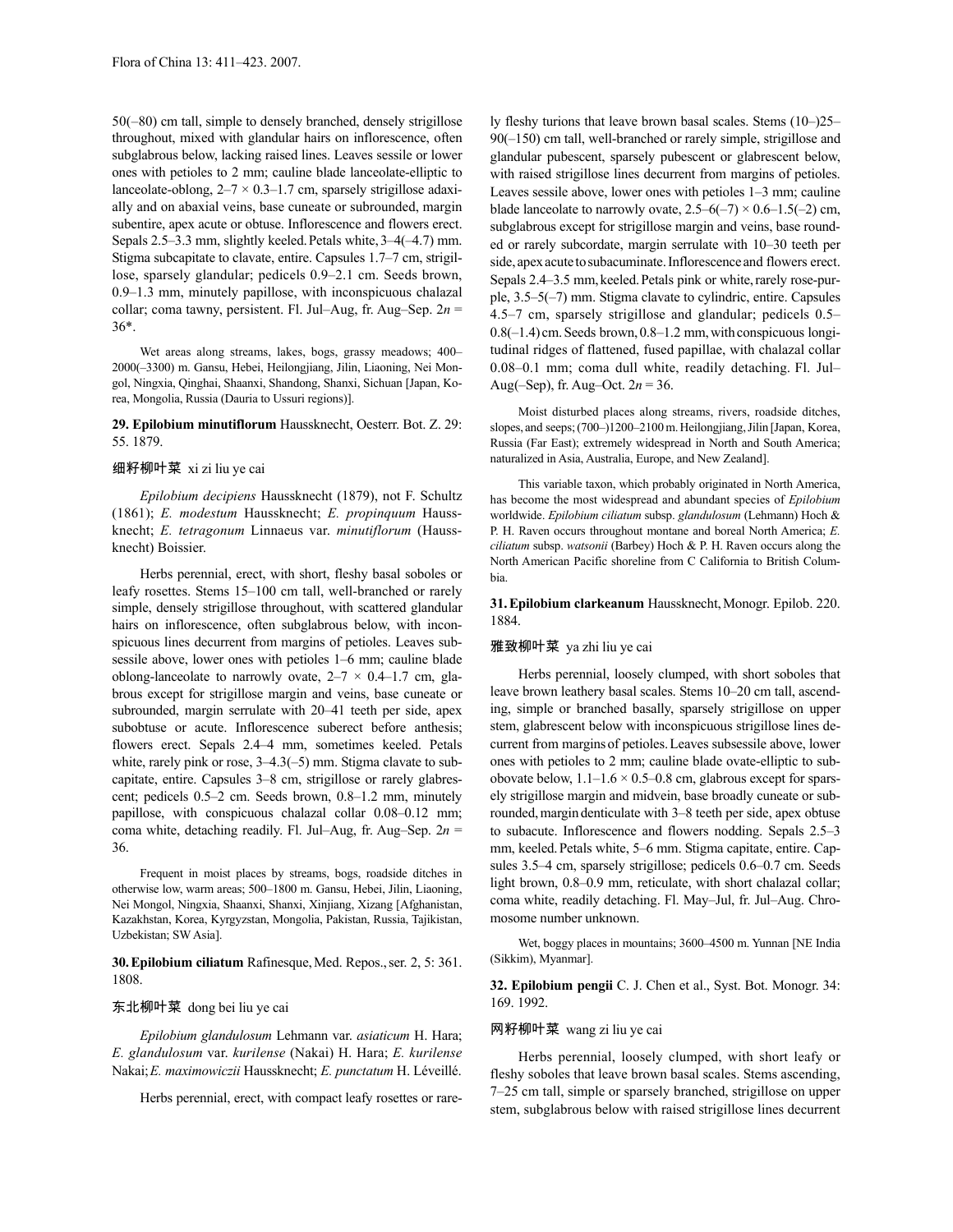from margins of petioles. Leaves subsessile above, lower ones with petioles to 2 mm; cauline blade ovate to lanceolate above to broadly elliptic below,  $1.5-2.5 \times 0.8-1.2$  cm, subglabrous except for strigillose margin and veins, base rounded above to cuneate below, margin denticulate with 7–12 teeth per side, apex acute above to obtuse below. Inflorescence nodding; flowers erect. Sepals 4.5–5.5 mm. Petals white, fading to pink, 5–6.5 mm. Stigma capitate, entire. Capsules 4.5–5 cm, strigillose; pedicels 1.5–2 cm. Seeds light brown, 1–1.1 mm, reticulate, with short chalazal collar; coma dingy white, persistent. Fl. Jul–Sep, fr. Aug–Oct.  $2n = 36^*$ .

● Moist, sheltered places along streams and seeps in alpine areas; 3100–3700 m. Taiwan.

**33. Epilobium anagallidifolium** Lamarck, Encycl. 2: 376. 1786.

#### 新疆柳叶菜 xin jiang liu ye cai

*Epilobium alpinum* Linnaeus, nom. utique rej.; *E. dielsii*  H. Léveillé; *E. nakaharanum* Nakai.

Herbs perennial, forming low mats, with thin, leafy epigeous soboles. Stems many, ascending or sigmoidally bent, 3–20 cm tall, simple, subglabrous throughout or strigillose on upper stem with scattered glandular hairs, with sparsely strigillose lines decurrent from margins of petioles. Leaves subsessile above, lower ones with petioles 1–6 mm; cauline blade spatulate to oblong basally, elliptic at mid-stem, lanceolate in upper pairs,  $0.8-2.5 \times 0.25-1$  cm, subglabrous except for sparsely strigillose margin and midvein, base attenuate to cuneate, margin subentire to barely denticulate on upper leaves, apex obtuse below to subacute above. Inflorescence nodding in bud, suberect later; flowers suberect. Sepals 1.5–5 mm. Petals pink to rose-purple, rarely white, 2.5–6.5 mm. Stigma broadly clavate or subcapitate, entire. Capsules 1.7–3.6 cm, subglabrous or with scattered short hairs; pedicels 1–3.5(–5) cm. Seeds light brown, 0.7–1.4 mm, reticulate or rarely low papillose, with short chalazal collar; coma dull white, persistent. Fl. Jul–Aug, fr. Aug–Sep. 2*n* = 36.

Moist rockslides, talus slopes, and gravelly areas near streams or seeps in high montane and alpine regions; 1300–1500[–4000] m. Xinjiang [Japan, Russia; widespread across N Asia, Europe, and North America].